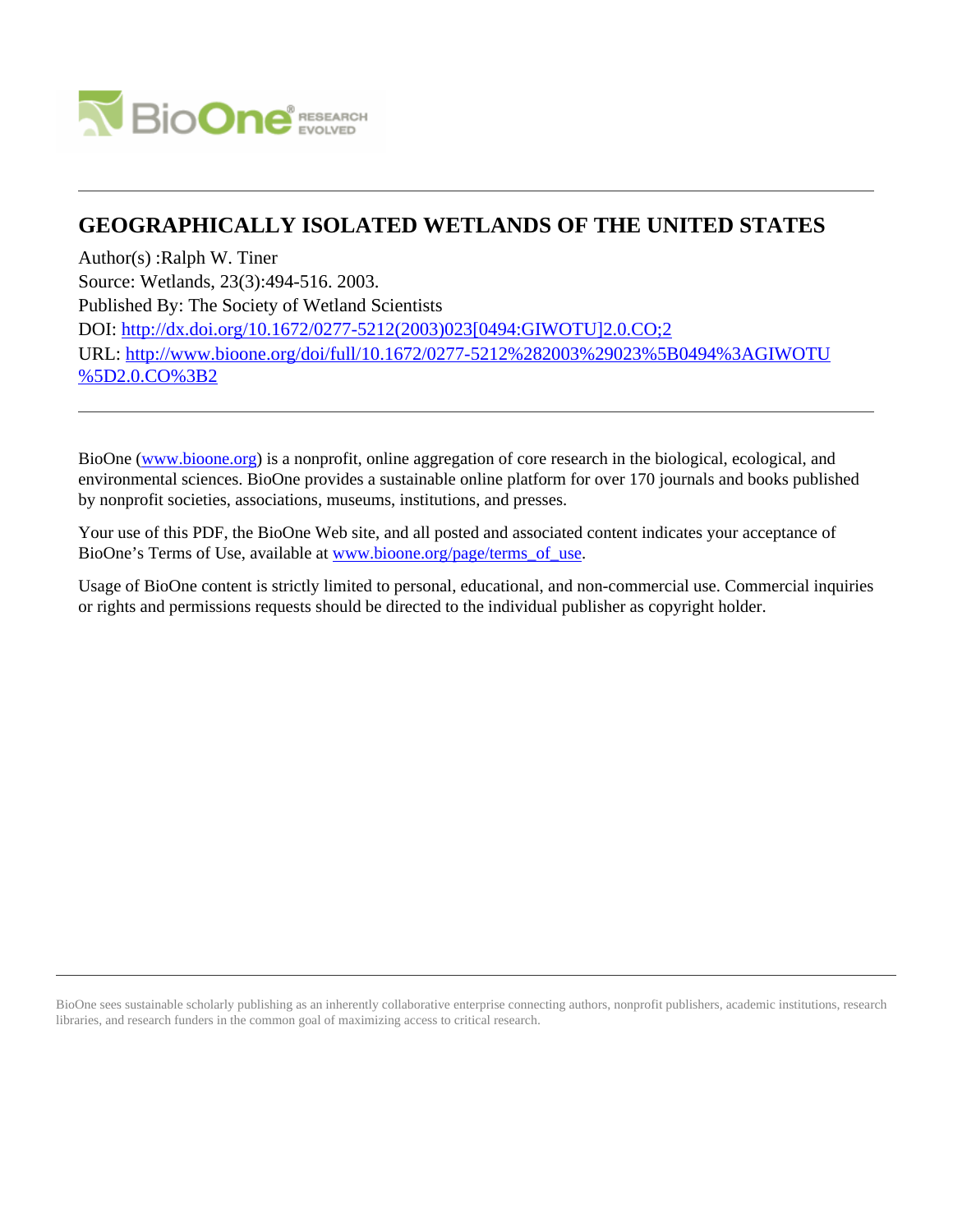# **GEOGRAPHICALLY ISOLATED WETLANDS OF THE UNITED STATES**

Ralph W. Tiner *U.S. Fish and Wildlife Service Northeast Region 300 Westgate Center Drive Hadley, Massachusetts, USA 01035 E-mail: ralph\_tiner@fws.gov* 

*Abstract:* While many wetlands form along floodplains of rivers, streams, lakes, and estuaries, others have developed in depressions far removed from such waters. Depressional wetlands completely surrounded by upland have traditionally been called ''isolated wetlands.'' Isolated wetlands are not confined to basins, as some occur on broad flats and others form on slopes. The term ''geographically isolated wetlands'' better describes these wetlands, since many are hydrologically connected to other wetlands and waterbodies through ground-water flows or by intermittent overflows (spillovers). Numerous types of geographically isolated wetlands occur throughout the United States. They may be naturally formed or the result of human action. Naturally formed types include prairie pothole wetlands, playas, Nebraska's Rainwater Basin and Sandhills wetlands, West Coast vernal pools, sinkhole wetlands, Carolina bays, interdunal and intradunal wetlands, desert springs, terminal basins in the Great Basin, and kettle-hole bogs in glaciated regions. Human-caused isolated types may be intentionally built, such as ponds designed for various purposes and wetlands built on mined lands, or they may be accidentially created (e.g., natural wetlands that were once connected to rivers and streams but are now isolated by roads, railroads, and other development or isolated by altered river hydrology). Many of the functions and benefits attributed to non-isolated wetlands are present in isolated wetlands.

*Key Words:* alvar wetlands, Carolina bays, channeled scablands, coastal plain wetlands, cypress domes, desert springs, desert wetlands, floodplain wetlands, interdunal wetlands, intradunal wetlands, isolated wetlands, karst wetlands, kettle-hole bogs, playas, pocosins, prairie potholes, Rainwater Basin wetlands, salt flats, salt lakes, Sandhills wetlands, sinkhole wetlands, terminal wetlands, vernal pools

# INTRODUCTION

Climate, hydrologic forces, geologic processes (e.g., aeolian, glacial, and tectonic), human activity, and other processes have shaped America's landscape and led to the formation of a diverse collection of wetlands. Many wetlands have developed in shallow water or on floodplains associated with estuaries, rivers, lakes, and streams. Others have become established in poorly drained depressions, many of which are completely surrounded by upland. The latter have been traditionally referred to as ''isolated'' wetlands or ''isolated basins'' (Damman and French 1987, Tiner 1996, Sharitz and Gresham 1998, Lentz and Dunson 1999, Winter 1999, Mitsch and Gosselink 2000). Isolated wetlands received increased attention after the January 2001 ruling of the U.S. Supreme Court (i.e., Solid Waste Authority of Northern Cook County vs. the Corps—the SWANCC decision; No. 99–1178, January 9, 2001). This paper provides an overview of isolated wetlands in the United States. It begins with some remarks on the definition question, then briefly characterizes numerous types of ''geographically isolated'' wetlands.

#### Geographically Isolated Wetlands Defined

With respect to wetlands, isolation is a matter of perspective or context (e.g., isolated from what or isolated from who's point of view?). The term ''isolated wetland'' is a relative one that can be defined from geographic, hydrologic, and ecologic perspectives, considering different scales in space and time. Geographic isolation is the easiest to determine since it describes the position of a wetland on the landscape, with the simplest definition of an isolated wetland being a wetland completely surrounded by upland. Other definitions of isolated wetland require more detailed examinations of hydrologic interactions (surface and subsurface) and ecological relationships (Tiner et al. 2002). While most, if not all, wetland scientists would agree that there is no such thing as an isolated wetland from an ecological standpoint (i.e., ''everything is connected to everything else''), there are wetlands that are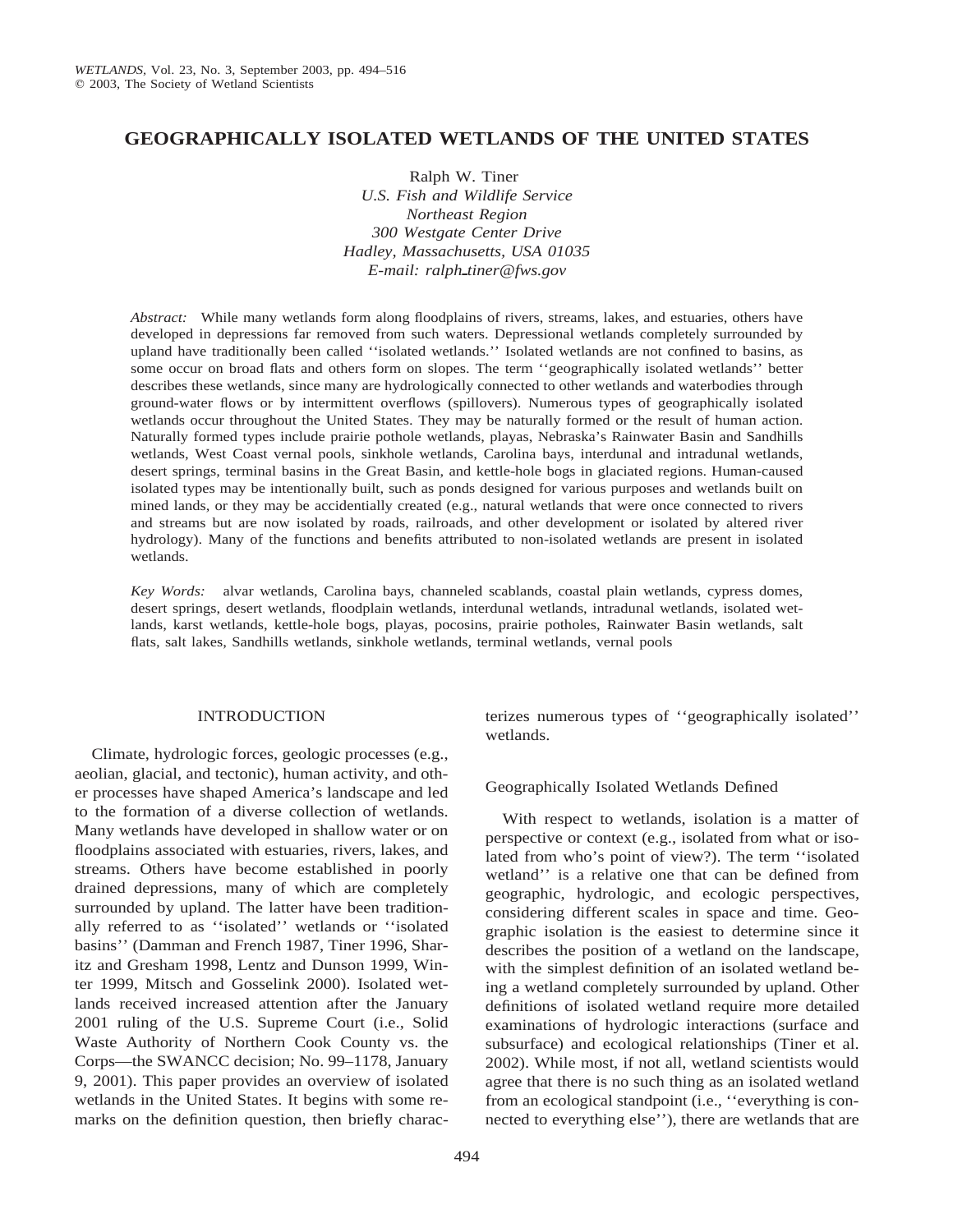

Figure 1. Geographically isolated wetlands surrounded by cropland in North Dakota. (R. Tiner photo) Note characteristic pothole zonation: open water-semipermanently flooded marsh-seasonally flooded marsh-temporarily flooded meadow.

completely surrounded by upland (e.g., hydrophytic plant communities surrounded by terrestrial plant communities or undrained hydric soils surrounded by nonhydric soils; Figure 1). These wetlands can be considered ''geographically isolated wetlands.''

These wetlands have been referred to as ''isolated wetlands'' because they did not appear to be linked to other wetlands or waters via a well-defined surface water connection. Yet, many of these ''isolated wetlands'' are hydrologically connected to other wetlands and waters through subsurface or ground-water connections (Figure 2) or by infrequent and/or short duration surface-water connections (i.e., spillovers to or from other wetlands and waterbodies). Although considerable effort is required to establish these interrelationships, a number of studies have substantiated

these connections for many types of geographically isolated wetlands (e.g., Fretwell et al. 1996).

Scale is an important consideration when determining geographic isolation. At the local level, an individual wetland surrounded by upland is clearly geographically isolated, while wetlands along streams are not. However, when viewed at a regional or global level, some riparian wetlands are associated with certain watersheds or aquatic systems that are geographically isolated. Examples include riparian wetlands in closed basins (land-locked with no outlet to the sea) and in karst topography. At the local scale, riparian wetlands in these situations are not isolated because they are connected by streams. However, when viewed over a larger geographic area, such wetlands may be part of an aquatic system that is completely surrounded by upland. All wetlands and waters in closed watersheds (internal drainage only) may be considered geographically isolated systems since there is no outlet to the sea (e.g., the Great Basin). Similarly, riparian wetlands along a ''losing'' (disappearing) stream in a karst landscape may be considered geographically isolated because the wetland-stream system is completely encircled by upland once the stream goes underground. The above examples illustrate the importance of defining scale when determining geographic isolation (i.e., isolated from what?).

The term ''geographically isolated wetlands'' used in this paper generally refers to wetlands that are completely surrounded by upland at the local scale. Wetlands associated with terminal basins (including salt lakes) in the Great Basin have also been included in the discussion because they have been viewed as isolated waters of the United States. Since the definition used is not a regulatory one, wetlands identified as



Figure 2. Generalized subsurface flows connecting geographically isolated pothole wetlands with riverine wetlands in South Dakota (Sando 1996).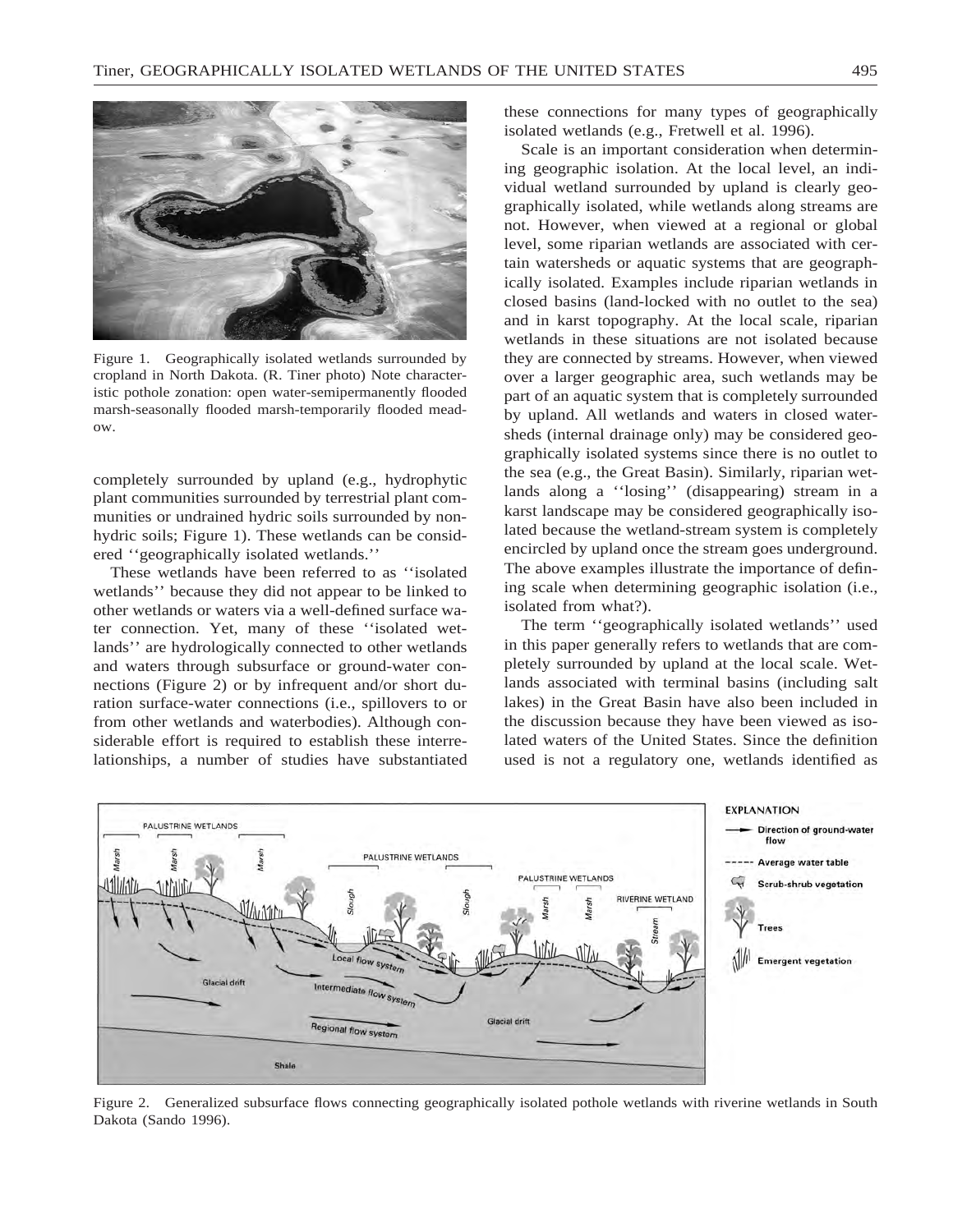## GEOGRAPHICALLY ISOLATED WETLAND TYPES

Geographically isolated wetlands may be naturally formed or be the result of human activities. Naturally occurring isolated wetlands are mainly represented by the following types: prairie pothole wetlands, playas, Nebraska's Rainwater Basin and Sandhills wetlands, West Coast vernal pools, sinkhole wetlands, Carolina bays, interdunal and intradunal wetlands, desert springs, terminal basins in the Great Basin, and kettlehole bogs in glaciated regions (Table 1). While most of these wetlands occur in depressions, some naturally isolated types form on broad flats and even on slopes. The predominant wetland types in many regions also include geographically isolated forms in closed basins.

Many geographically isolated wetlands are artifacts of civilization. Depressional wetlands built during mineland reclamation projects and artificial ponds are among those that were intentionally created. Others have resulted from fragmentation of the natural landscape by human development (e.g., levee construction, road construction, urban development, and cropland drainage) or by altered river hydrology (e.g., controlled flooding by upstream dams or river diversions).

Some types of geographically isolated wetlands are widely distributed across the United States, while other types are specific to a particular geographic region or geologic formation (Figure 3). Wide-ranging types include woodland vernal pools (i.e., where forests predominate), ponds, wetlands on inactive floodplains, and isolated wetlands created by human activities.

For discussion, geographically isolated wetlands are organized into ten types: 1) midcontinental prairie and steppe basin wetlands (prairie potholes, playas, Rainwater Basin wetlands, and Sandhills wetlands), 2) semi-desert and desert basin and flat wetlands (salt lakes, salt flats, channeled scablands, and desert springs), 3) kettle-hole wetlands, 4) Atlantic-Gulf Coastal Plain basin wetlands (Delmarva potholes, Carolina bays, and pocosins), 5) karst basin wetlands (cypress domes and limestone sinkholes), 6) vernal pool wetlands (West Coast vernal pools and woodland vernal pools), 7) coastal zone interdunal and intradunal wetlands, 8) Great Lakes alvar wetlands, 9) inactive floodplain wetlands, and 10) other potentially isolated wetlands. There is overlap among the types, and within several of them, two or more specific types are mentioned. The categories are intended to describe briefly

the recognized types; other investigators may choose to arrange these wetlands differently. The discussion was largely extracted from Tiner et al. 2002; other papers in this special issue of *Wetlands* provide detailed information or citations for specific types.

#### Midcontinental Prairie and Steppe Basin Wetlands

The midcontinental region of the country (e.g., from North Dakota to Montana south into Texas) has a subhumid to semi-arid climate with precipitation ranging from 510–1020 mm in the prairies (grasslands) to 255– 770 mm in the drier steppe (grass-shrublands) (Bailey 1995). Mean annual evaporation exceeds mean annual precipitation in most areas; in the drier steppe, evaporation is about twice the precipitation from May to October. The region experiences both short- and longterm droughts (U.S. Geological Survey 1970). Four types of geographically isolated wetlands are characteristic of this region: 1) prairie potholes, 2) playas, 3) Rainwater Basin wetlands, and 4) Sandhills wetlands (Figure 3). They are mostly closed basin wetlands (ponds, marshes, and wet meadows) dominated by herbaceous species.

*Prairie Potholes.* These basin wetlands formed during the last glacial advance in the north-central United States. When the Wisconsin glacier retreated northward more than 10,000 years ago, ice blocks were left on the newly shaped landscape. When the ice melted, water-filled depressions (''potholes'') formed. These basins now pockmark the northern prairie landscape (Figure 1), occurring in a variety of glacial deposits (e.g., end morraines, stagnation moraines, ground moraines, outwash plains, and lake plains) (Berkas 1996). Potholes represent the majority of North Dakota's one million ha of wetlands and South Dakota's 907,000 ha (Stewart and Kantrud 1973, Tiner 1999).

Most pothole wetlands lack a natural surface drainage network due to their origin and relative youth (i.e., erosional forces have not had sufficient time to develop a more integrated network of streams in this young post-glacial landscape). Over 80% of the James River Lowland in eastern South Dakota has surface drainage into closed basins (Johnson and Higgins 1997). During extremely wet periods, potholes may be filled with water and spillover may occur, thereby providing intermittent surface-water connections between otherwise ''isolated'' basins (Scientific Assessment and Strategy Team 1994, Vining 2002, Leibowitz and Vining 2003). Despite poor surface drainage, many potholes are hydrologically connected by groundwater; however, their subsurface connection to tributary streams may be very difficult to establish.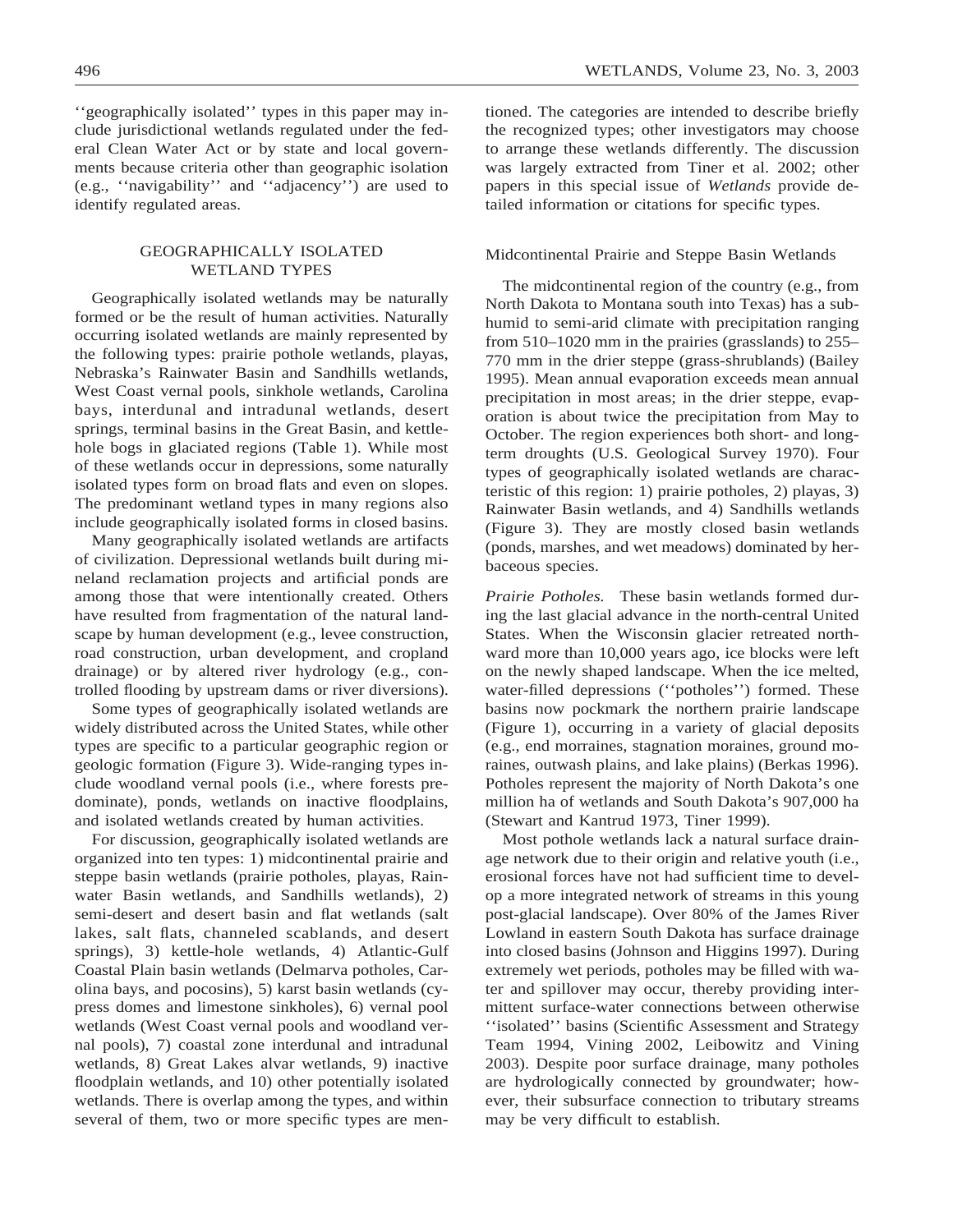| Wetland Type                                   | <b>Brief Description</b>                                                                                                                                                                                          | General Distribution                                     |
|------------------------------------------------|-------------------------------------------------------------------------------------------------------------------------------------------------------------------------------------------------------------------|----------------------------------------------------------|
| Prairie potholes                               | Marshes, aquatic beds, wet meadows, and ponds                                                                                                                                                                     | <b>Upper Midwest</b>                                     |
| Playas                                         | Marshes, aquatic beds, wet meadows, and ponds                                                                                                                                                                     | Southwest                                                |
| Rainwater Basin wetlands                       | Marshes, aquatic beds, wet meadows, and ponds                                                                                                                                                                     | South-central Nebraska                                   |
| Sandhills wetlands                             | Marshes, aquatic beds, wet meadows, and ponds                                                                                                                                                                     | North-central Nebraska                                   |
| Salt flats and salt lake wetlands              | Broad saline nonvegetated flats, inland salt marshes, and<br>shallow-water zone of saline lakes                                                                                                                   | Great Basin                                              |
| Channeled Scablands wetlands                   | Marshes, aquatic beds, wet meadows, vernal pools, and<br>ponds                                                                                                                                                    | Eastern Washington                                       |
| Desert spring wetlands                         | Marshes, aquatic beds, and ponds                                                                                                                                                                                  | Arid West and Southwest                                  |
| Kettle-hole wetlands                           | Shrub and forested bogs, marshes, aquatic beds, and ponds                                                                                                                                                         | Glaciated Northeast and Midwest<br>and Alaska            |
| Delmarva pothole wetlands                      | Marshes, shrub swamps, forested wetlands, and ponds                                                                                                                                                               | Delmarva Peninsula                                       |
| Coastal Plain ponds                            | Marshes, aquatic beds, and ponds                                                                                                                                                                                  | Atlantic-Gulf Coastal Plain                              |
| Gum ponds                                      | Ponds with water gum or swamp black gum                                                                                                                                                                           | Southeast                                                |
| Carolina Bay wetlands                          | Marshes, aquatic beds, shrub swamps, forested wetlands,<br>and ponds                                                                                                                                              | South Atlantic Coastal Plain                             |
| Pocosin wetlands                               | Shrub swamps and forested wetlands                                                                                                                                                                                | South Atlantic Coastal Plain                             |
| Cypress domes                                  | Shrub swamps, forested wetlands, and ponds                                                                                                                                                                        | Florida                                                  |
| Sinkhole wetlands                              | Marshes, aquatic beds, shrub swamps, forested wetlands,<br>and ponds                                                                                                                                              | Karst regions                                            |
| West Coast vernal pools                        | Marshes, aquatic beds, wet meadows, and ponds                                                                                                                                                                     | Pacific Coast; Washington to<br>Mexico                   |
| Woodland vernal pools                          | Marshes, shrub swamps, and seasonal ponds surrounded by<br>forest (either upland or wetland)                                                                                                                      | Forest regions                                           |
| Interdunal and intradunal wetlands             | Marshes, wet meadows, shrub swamps, and ponds within<br>sand dune complex                                                                                                                                         | Coastal zone (all coasts includ-<br>ing the Great Lakes) |
| Alvar wetlands*                                | Flat or depressional wetlands forming on shallow limestone<br>deposits                                                                                                                                            | Great Lakes shoreline                                    |
| Rock pool wetlands*                            | Seasonal pool in rock                                                                                                                                                                                             | Western U.S.                                             |
| Geysers*                                       | Wetlands associated with thermal springs                                                                                                                                                                          | Western U.S.                                             |
| Seepage slope wetlands                         | Forested wetlands, shrub swamps, and wet meadows on<br>seepage slopes (including some bogs and fens)                                                                                                              | Throughout U.S.                                          |
| Precipitation-driven wetlands on<br>permafrost | Wetlands formed on permafrost surrounded by upland                                                                                                                                                                | Alaska                                                   |
| Fens                                           | Groundwater-fed, minerotrophic wetlands that may be typi-<br>cally non-isolated but isolated forms exist                                                                                                          | Southeast Alaska and northern<br>regions of U.S.         |
| Inactive floodplain wetlands                   | Depressional and flat wetlands on alluvial soils now cut off<br>from river flooding by natural processes (shift in river<br>course) or by human actions (e.g., levee construction,<br>river diversions, and dams) | Throughout U.S.                                          |
| Natural ponds                                  | Naturally-formed ponds lacking surface water outflow, typ-<br>ically dependent on precipitation or snow melt                                                                                                      | Throughout U.S.                                          |
| Tarn wetlands*                                 | Montane wetlands associated with small lakes and ponds<br>formed in glacial cirques                                                                                                                               | Mountains in recently glaciated<br>regions               |
| Volcanic-formed wetlands*                      | Wetlands formed in volcanic craters or in waterbodies cre-<br>ated by volcanic activity                                                                                                                           | Hawaii, Pacific Northwest, Alas-<br>ka, and Arizona      |
| Excavated ponds                                | Ponds constructed by digging a depression that intersects<br>water table                                                                                                                                          | Throughout U.S.                                          |

Table 1. Examples of geographically isolated wetlands in the United States. See Figure 3 for location of areas where these wetlands may be concentrated or most abundant. Note that some of these types are mostly geographically isolated wetlands, while others are mostly non-isolated. Wetlands are depressional or basin types, except where noted otherwise. An asterisk (\*) denotes minor types.

Direct precipitation and runoff are major sources of water for pothole wetlands (Berkas 1996). Prairie potholes serve as both recharge and discharge areas, contributing to both local ground-water flow and regional

flow (Lissey 1971). Water is recharged at topographic highs (wetlands at higher elevations) and discharged to regional lows (e.g., lakes and other wetlands) and eventually to local rivers and streams (Winter 1989;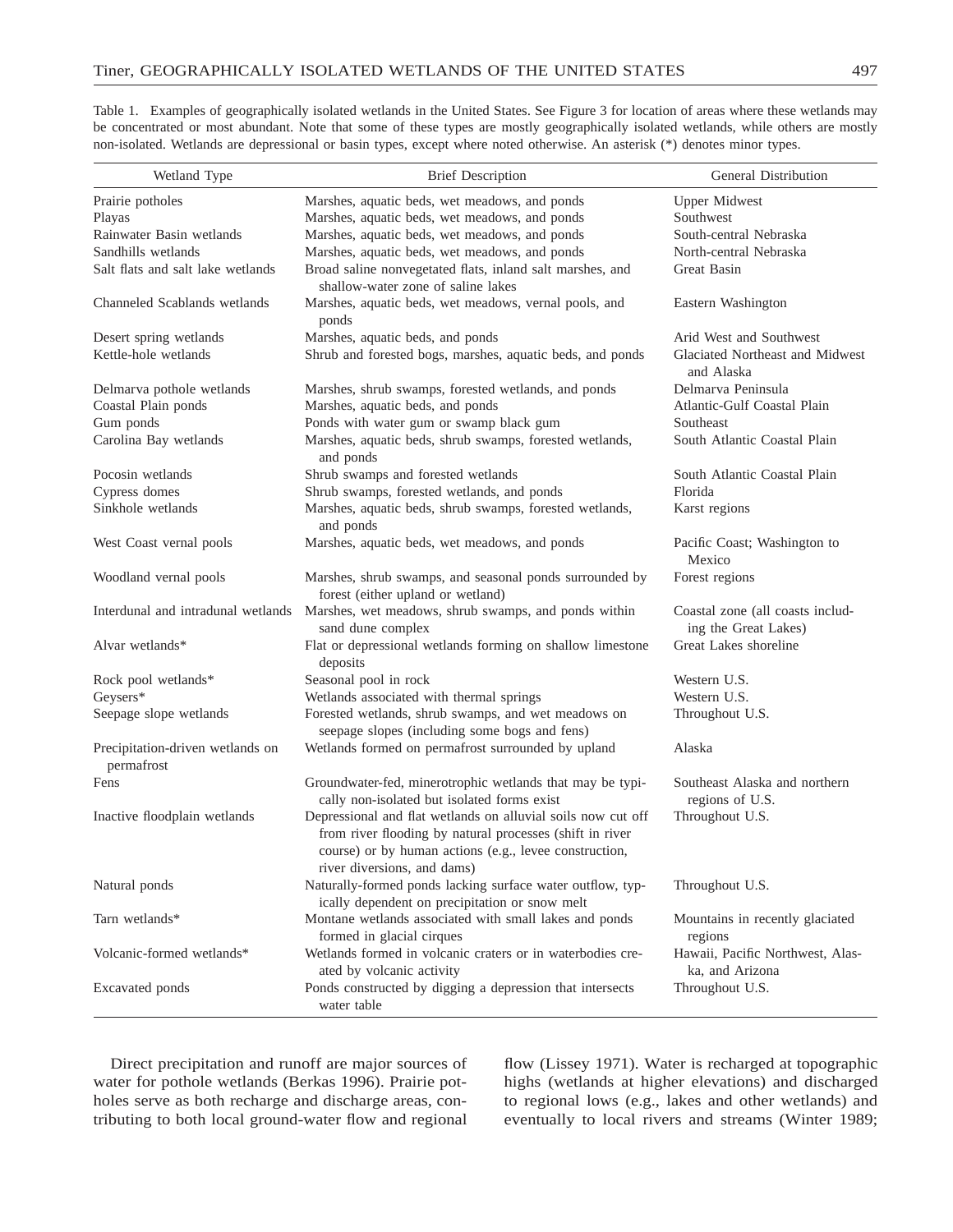

Figure 3. Map showing generalized regions where certain types of geographically isolated wetlands may be common.

Figure 2). Seasonal changes in functions may occur, with some wetlands contributing to ground water during high water periods (recharge in the spring) and receiving ground-water inputs during the dry season (late summer) due to high rates of evapotranspiration (Sando 1996).

The millions of ''isolated'' basins in this region provide considerable surface-water storage capacity and support wetland plant communities important to wildlife (Hubbard 1988). Pothole wetlands in North Dakota's Devils Lake Basin can store as much as 72% of the total runoff from a two-year frequency storm and about 41% from a 100-year storm (Ludden et al. 1983). Such storage controls seasonal flooding, thereby protecting cropland and rural communities from damaging floods (Kendy 1996). Although it represents only 10% of the continent's waterfowl breeding area, the Prairie Pothole Region of the U.S. and Canada produces half of North America's waterfowl in an average year (Smith et al. 1964). Successful breeding requires availability of a variety of wetlands because no single wetland/basin provides for all their reproductive needs through the breeding season (Swanson and Duebbert 1989). The existence of large numbers of small wetlands allows the birds to disperse across the landscape, thereby lowering their vulnerability to predation and diseases such as avian cholera, and increasing the likelihood for successful reproduction and brood-rearing (Kantrud et al. 1989).

About half of the original potholes in the Dakotas have been destroyed (60% in North Dakota and 40% in South Dakota; Tiner 1984), mostly by agriculture (Berkas 1996, Sando 1996). More than 99% of Iowa's original marshes have been lost, while 3.6 million hectares of potholes in western Minnesota have been drained. Destruction of pothole wetlands and alteration of natural vegetation buffers around remaining wetlands have significantly reduced valuable waterfowl nesting and rearing areas. Pothole drainage eliminates or severely reduces their surface-water storage function and makes potholes and their local watersheds contributing sources of potential floodwaters. Such water may also bring contaminants such as nutrients, herbicides, and pesticides into receiving watersheds.

*Playas.* Playas are nearly circular, shallow, nearly flat-bottomed, basin wetlands formed in deserts and semi-arid prairies (Plate 1). The original depressions were most likely created by aeolian processes. Over time, they have expanded through the dissolution of calcic soil and calcretes from water collecting in these depressions or by a combination of factors, including depositional, pedogenic, geomorphic (e.g., aeolian), and hydrologic processes (Kolm 1982, Haukos and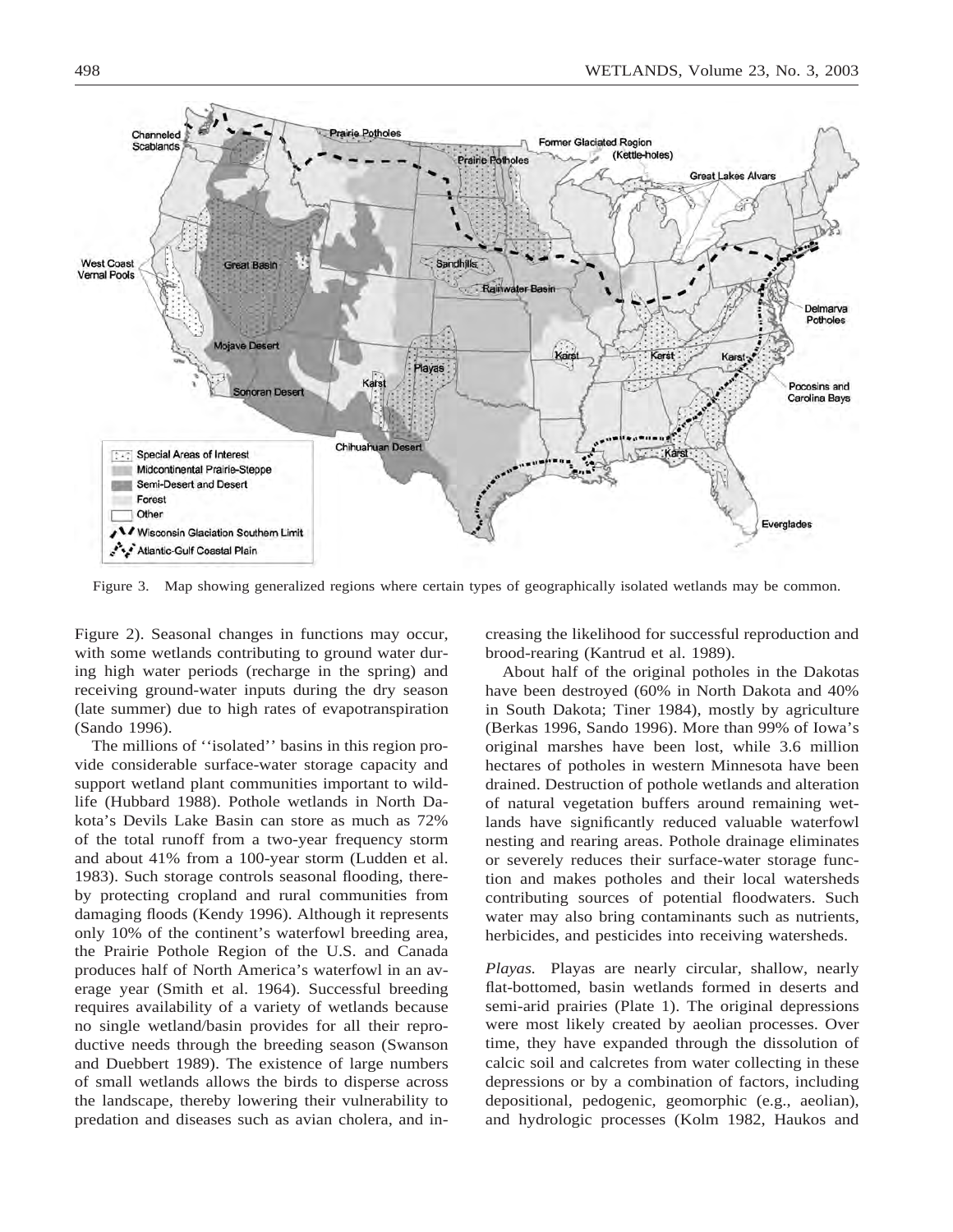

- (Upper left) Aerial view of playas in west Texas.
- (Upper right) Aerial view of Rainwater Basin wetlands. Note the circular pattern of central-pivot irrigation systems.<br>(Lower left) Aerial view of wetlands and lakes in the Nebraska Sandhills.<br>(Lower right) Salt flat wetlan Plate 1. (Upper left) Aerial view of playas in west Texas.<br>Plate 2. (Upper right) Aerial view of Rainwater Basin wetlands. Note the circular pattern of central-pivot irrigation systems.<br>Plate 3. (Lower left) Aerial view of Plate 1.<br>Plate 2.<br>Plate 3.<br>Plate 4.
	- Plate 2
-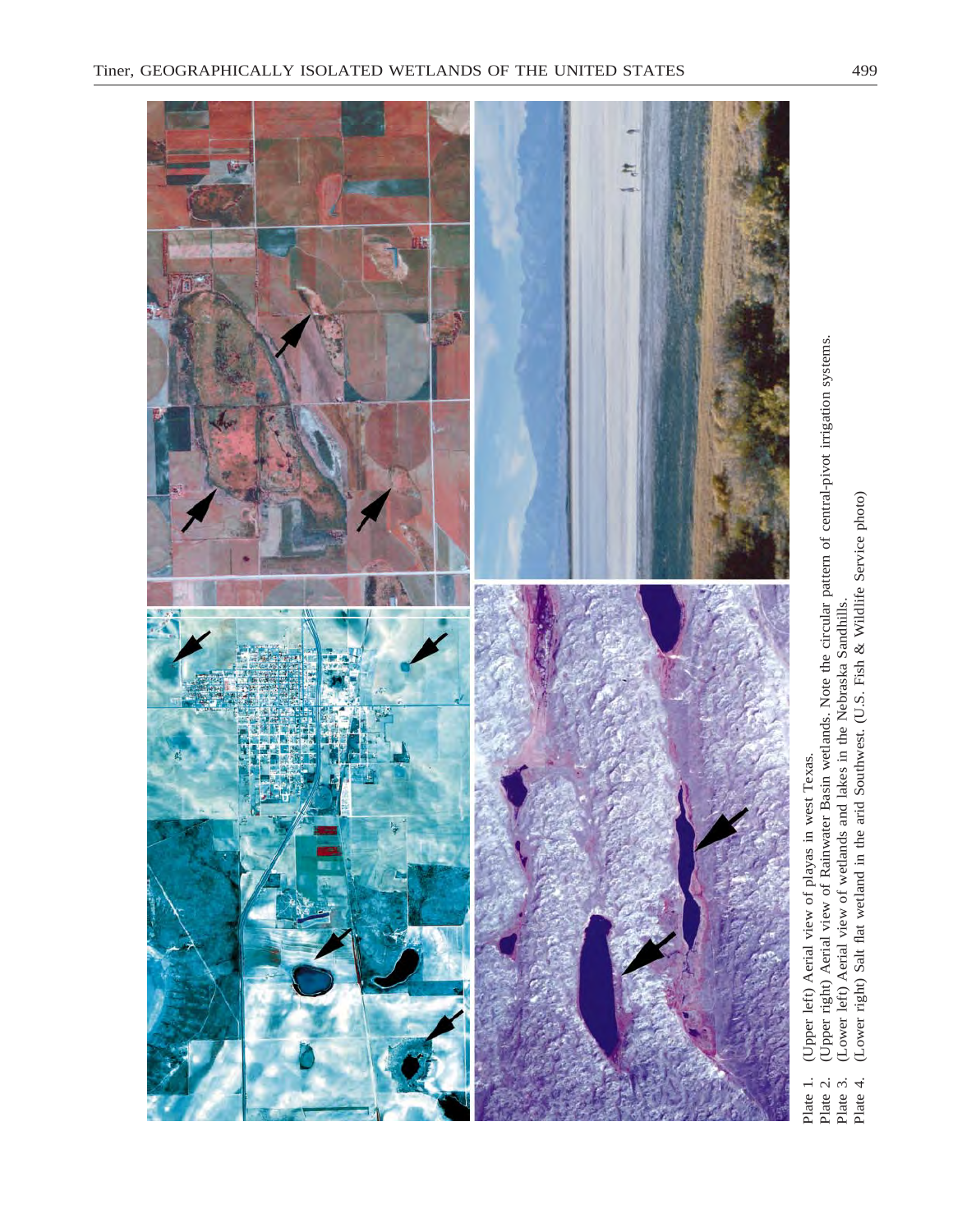Smith 1994, 1997). Playas represent the lowest points on the landscape in closed watersheds.

While present in the driest parts of most western states, the majority of playas occur in the Playa Lakes Region (Fretwell et al. 1996, Haukos and Smith 1997). The greatest density of playas is found in the Southern High Plains (SHP) (Haukos and Smith 1994), where nearly 22,000 basins occur (19,340 in Texas and 2,460 in New Mexico; Guthery and Bryant 1982).

Most playas derive water from rainfall and local runoff (including irrigation water), while very few receive ground-water inputs (Haukos and Smith 1994). Precipitation (350–630 mm, average annual) comes via localized thunderstorms from May through September (Bolen et al. 1989). Playas collect runoff from about 90% of the SHP and are particularly important as catchments for stormwater in developed areas (Haukos and Smith 1997). Playas are usually dry in late winter, early spring, and late summer. Multiple wetdry cycles during a single growing season are common; these fluctuations promote nutrient cycling, biological productivity, and a dynamic plant community (Bolen et al. 1989, David Haukos, pers. comm. 2002). Playas vary from fresh to saline depending on hydrology and soils (Ogle 1996). The outer edges of playas are significant recharge sites that help maintain the Ogallala aquifer (Haukos and Smith 1997).

Playas are one of the few remaining native habitats in the SHP and may be the most important for maintaining its biodiversity (Haukos and Smith 1994). These wetlands produce an abundance of aquatic invertebrates—a prime food source for migrating shorebirds and waterfowl. Playas are vital wintering grounds for more than 90% of the region's waterfowl; over 90% of the midcontinent's population of sandhill cranes (*Grus canadensis* L.) frequent larger playas and salt lakes in the SHP (U.S Fish and Wildlife Service 1981, Nelson et al. 1983, Iverson et al. 1985). Playas are also essential habitats for several species of frogs and toads, the tiger salamander (*Ambystoma tigrinum* Green), and many other animals (Haukos and Smith 1994, Anderson and Haukos 1997, Anderson et al. 1999).

Many playas are cultivated or grazed by livestock, while others have been excavated to create pits for farm irrigation systems (Haukos and Smith 1994). Impacts to the remaining playas are mostly related to water pollution from runoff from cropland (pesticides and herbicides), oil fields (contaminated water), and cattle feedlots (Haukos and Smith 1994). The second source has led to widespread bird mortality, with the effects on invertebrates and other wildlife being unknown. Sedimentation of playas from adjacent farmland may be another major threat (Haukos and Smith 1994).

*Rainwater Basin Wetlands.* Aeolian forces created depressional wetlands in the Rainwater Basin, a nearly flat to gently rolling silty loess plain in south-central Nebraska (Plate 2). The climate ranges from semi-arid to subhumid, with average annual precipitation varying from less than 500 mm to over 800 mm (Frankforter 1996). These wetlands depend on precipitation and overland runoff for their water supply (Starks 1984, Gilbert 1989, Gersib 1991). Surface-water drainage is poorly developed, so closed basins with internal drainage predominate (Frankforter 1996). Water is primarily lost through evapotranspiration, and clay limits seepage to underlying water tables (Frankforter 1996).

Rainwater Basin wetlands have been designated as wetlands of international importance to migratory waterfowl and waterfowl habitat of major concern in North America (Gersib 1991, Gersib et al. 1992). Millions of waterfowl use these wetlands during spring migration, including 90% of the mid-continental population of white-fronted geese (*Anser albifrons* Scopoli), 50% of the continental breeding population of mallards (*Anas platyrhynchos* L.), and 30% of the continental breeding population of northern pintail (*A. acuta* L.) (Gersib et al. 1992). An abundance of fish and aquatic invertebrates produced in these wetlands provides critical food for migrating waterfowl in spring (Gersib et al. 1990). All or most Rainwater Basin wetlands have a high probability of providing wildlife habitat, food-web support, nutrient retention, flood storage, sediment trapping, and shoreline anchoring (Gersib et al. 1989).

Approximately 4,000 wetlands covering 38,000 ha originally existed in the Rainwater Basin (Gersib et al. 1992). By 1983, fewer than 10% of these wetlands and 22% of the area remained, for a 78% reduction in extent. Current estimates differ slightly, with about 13,800 ha of wetlands reported, which translates into a 66% loss of area (LaGrange 2001). Ninety percent of these wetlands are believed to be geographically isolated. Almost all of them have either been reduced in size or hydrologically altered. Agricultural activities such as drainage, clearing, and ground-water pumping have been the major causes of wetland loss and degradation. County road ditches have facilitated wetland drainage by providing outlets and are partly responsible for 50% of the area's wetland losses. Concentration pits, ditches to pits, wetland filling for pit construction, and land leveling account for the remaining losses (Gersib et al. 1992).

Losses of these wetlands have significantly reduced important wildlife habitat, especially waterfowl breeding and migration habitat. Waterfowl have been forced to concentrate in remaining wetlands, especially in dry years with late winter storms. Such overcrowding increases the likelihood for spread of diseases. In 1980,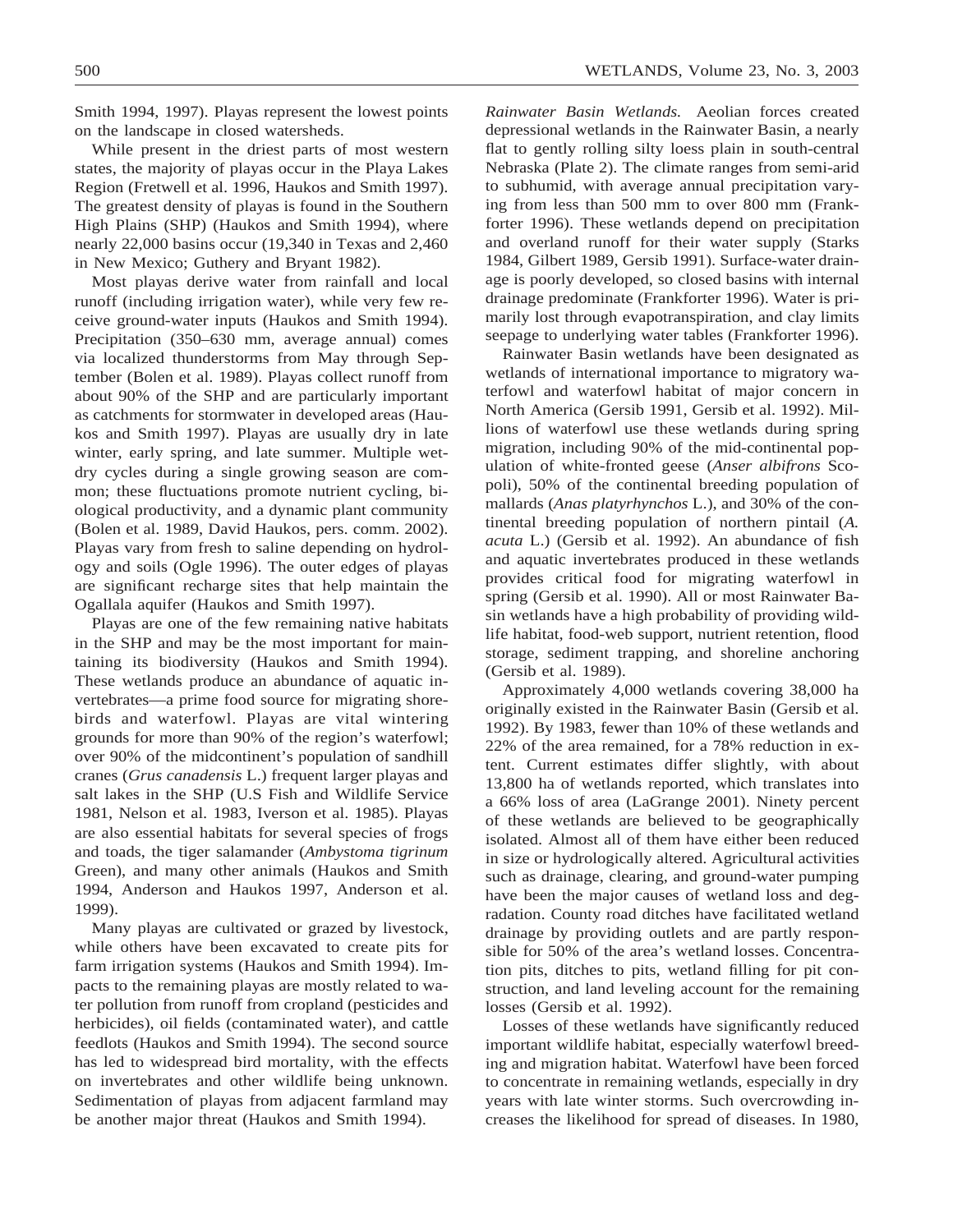

Figure 4. Generalized flow of water between Sandhills wetlands (Frankforter 1996). Note subsurface flow in north to south direction.

avian cholera killed about 80,000 waterfowl in the Basin; this was the second largest cholera die-off in the country. Cholera outbreaks have killed over 200,000 waterfowl since 1975 (Farrar 1982, Gersib et al. 1992).

*Sandhills Wetlands.* The Sandhills region of northcentral and northwestern Nebraska is the largest sand dune ecosystem in the Western Hemisphere, covering about 52,000 km2 (Bleed and Flowerday 1990). The climate is semi-arid, with less than 400 mm of annual average precipitation (Frankforter 1996). Aeolian forces have shaped and continue to shape this sandy landscape, while prairie grasses have stabilized the dunes. Marshes and wet meadows have formed in wind-swept depressions that include ponds and lakes (Plate 3; Frankforter 1996). The Ogallala aquifer supports most wetlands in the region through ground-water discharge, especially in the eastern Sandhills (Chuck Elliott, pers. comm. 2001).

Lakes and marshes in the central and eastern Sandhills are hydrologically connected by ground water and often have surface outlets (Ginsberg 1985, Novacek 1989). Most of the lakes are small, shallow waterbodies (4 ha or less in size and less than 2 m deep; Frankforter 1996). Wetlands in the western Sandhills have little or no surface outflow, yet most are interconnected with the regional ground-water network (Figure 4; LaBaugh 1986, Winter 1986, Frankforter 1996). About 60% of an estimated 529,000 ha of wetlands in the Sandhills may be geographically isolated (LaGrange 2001).

Sandhills wetlands have been identified as wetlands of international importance to wildlife. They provide spring staging areas, breeding areas, migration and wintering habitat for endangered species and for millions of migratory waterfowl in the Central Flyway (Elliott 1991, Gersib 1991). Wetlands are also an important water source for irrigation and livestock.

Threats to Sandhills wetlands are mostly due to agriculture, since the economy of this grassland region

is primarily cattle grazing. Ditching of wet meadows has created large expanses of subirrigated meadows (with water tables near the surface) for cattle grazing and hay production. Wetland loss is mainly attributed to altered hydrology from center-pivot irrigation operations (i.e., mining ground water) and drainage. Land-leveling and filling are other significant causes of wetland loss. These combined activities are largely responsible for more than 30% of the loss of original Sandhills wetlands (Erickson and Leslie 1987).

#### Semi-Desert and Desert Wetlands

These wetlands occur in the driest areas of the country—in the Great Basin (e.g., Nevada and Utah), in the intermountain semi-desert (e.g., eastern Washington and Oregon, southern Idaho, and parts of Wyoming), and in the southwestern desert (e.g., Arizona, southern Nevada, and southern California) (Figure 3). Annual precipitation ranges from 130 mm to 490 mm or more at higher elevations, and long-term droughts impact this region (U.S. Geological Survey 1970, Bailey 1995). Geographically isolated wetlands vary from broad salt flats and extensive wetlands fringing salt lakes to small desert springs. Four types are briefly discussed: 1) salt lake wetlands, 2) salt flat wetlands, 3) channeled scablands, and 4) desert springs. Playas also occur in these desert landscapes.

*Salt Lake and Salt Flat Wetlands.* Terminal basins at the end of drainage systems in the Great Basin (a landlocked or closed system) are represented by salt lakes and salt flat wetlands that may be considered geographically isolated waters and wetlands. During the Pleistocene Epoch (1.8 million to 11,000 years before present), much of the Great Basin was inundated by two large lakes (Lake Bonneville and Lake Lahontan) and many smaller ones. About 10,000 to 20,000 years ago, the larger lakes were connected by rivers. Streams draining the Death Valley region (southeastern California) may have flowed into the Colorado River, as their fishes are related (Soltz and Naiman 1978). Today's salt flats, playas, and lakes are vestiges of these waterbodies.

Lying in the rain shadow of the Sierra Nevada Mountains, the Great Basin receives less than 100 mm mean annual precipitation in the lower elevations, with higher elevations receiving more than 760 mm (Minshall et al. 1989). Precipitation amounts and distribution vary greatly from year to year. In the northern part of the region, precipitation equals or exceeds evapotranspiration, while in the southeast, evapotranspiration significantly exceeds precipitation. Consequently, permanent lakes (e.g., the Great Salt Lake) form at the end of river systems in the north but not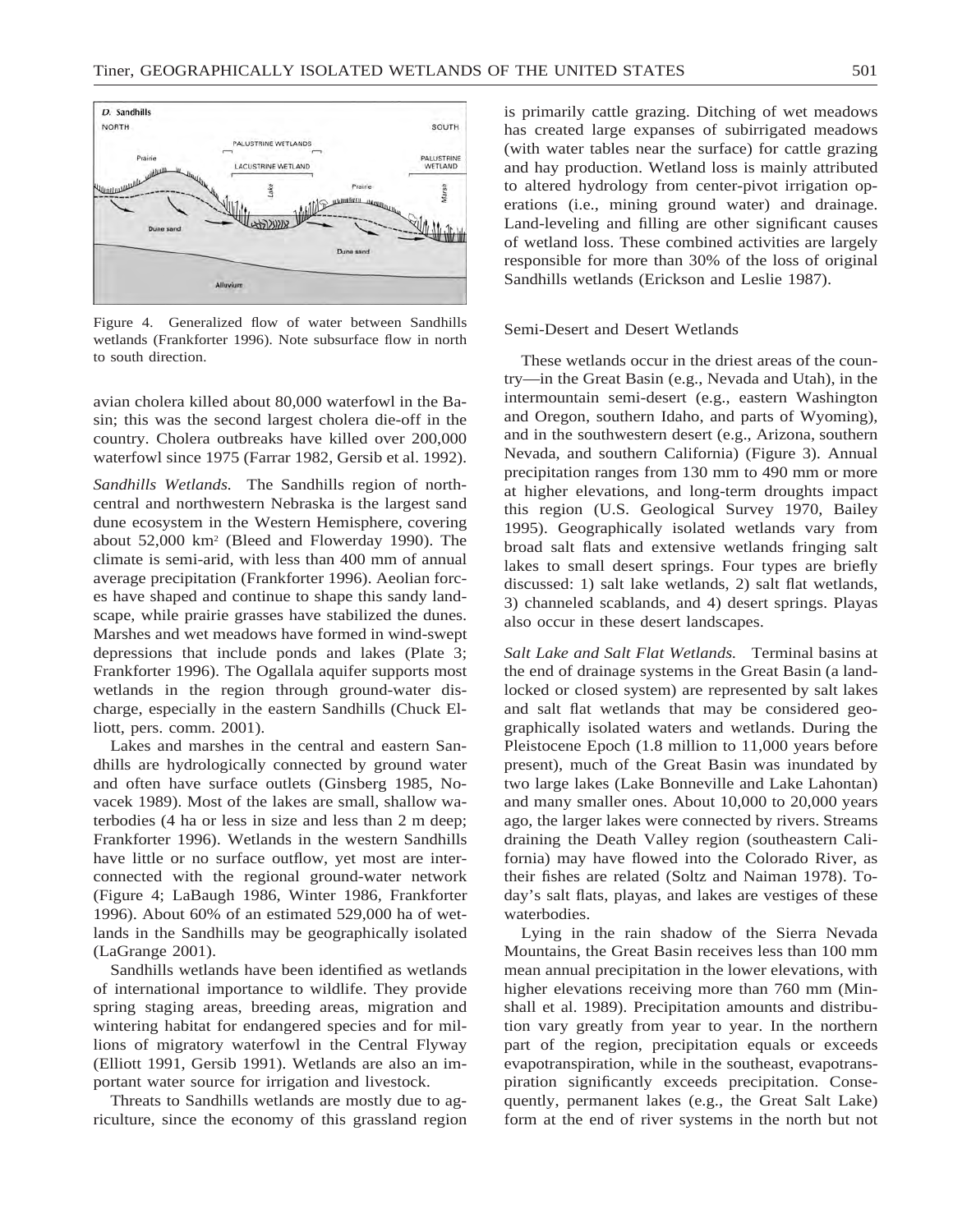in the south where salt flats occupy the terminal basins. These salt flats contain water for short periods in winter and spring and become dry plains in summer (Plate 4).

In an arid landscape, waterbodies and associated wetlands are vital habitats for resident and migratory wildlife. Salt lakes, shoreline wetlands, and salt flats yield a vast food supply that sustains wildlife. This food is critical for birds migrating across arid lands as well as for nesting species. For example, the shallowwater wetlands of Mono Lake produce brine shrimp (*Artemia* spp.) and alkali or brine flies (*Ephydra riparia* Fallen). By feeding on Mono Lake's *Ephydra*, Wilson's phalaropes (*Phalaropus tricolor* Viellot) double their body weight before making their threeday, nonstop, 4,800-km flight to South America (www.monolake.org/naturalhistory/birds.htm). Likewise, 1.5 to 1.8 million eared grebe (*Podiceps nigricollis* Brehm) feed on *Artemia*, increasing their weight three-fold before migrating southward. From 44,000 to 65,000 California gulls (*Larus californicus* Lawrence) breed on an island in Mono Lake, while the nation's largest colony of American white pelicans (*Pelecanus erythrorhynchos* J.F. Gmelin) nests on an island in Pyramid Lake (Jehl 1994).

Most inland marshes are not threatened by development. Major impacts are from road and utility crossings. Salt flats in urbanizing areas are at greater risk due to encroachment from development and associated disruption of drainage patterns (Dennis Peters, pers. comm. 2001). Degradation of wet meadows may result from overgrazing. Ground-water withdrawal for irrigation has adversely affected the hydrology of some wetlands. River-water diversion for various purposes, including public water supply for Los Angeles, has negatively impacted riparian wetlands in the Great Basin (Minshall et al. 1989), although they may not be considered isolated wetlands by some definitions.

*Channeled Scablands Wetlands.* The rain shadow of the Cascade Mountains in eastern Washington produces a semi-desert environment that receives only 170 to 250 mm of rain annually (U.S. Fish and Wildlife Service 1998; Figure 3). Winters are cold and wet, while summers are hot and dry (Lane and Taylor 1996). About 12,000 to 15,000 years ago, the Spokane Floods, a post-glacial flood resulting from the collapse of glacial ice dams and the emptying of large glacial lakes in Montana, created channelized scablands and outwash lakes in this area. Today, only three creeks (Rock, Cow, and Crab Creeks) drain this region, which is pockmarked with isolated ponds, lakes, and cyclical wetlands (i.e., present during wet years and visually ''absent'' during drought years). Almost 85 percent of the wetlands in this area are isolated depressions (Lane and Taylor 1996). During high precipitation years, many geographically isolated wetlands and waterbodies are interconnected, creating large wetland-open water complexes (U.S. Fish and Wildlife Service 1998).

Marshes, wet meadows, playas, and ''West Coast'' vernal pools occur in this area. Crowe et al. (1994) described vegetation and soil characteristics of vernal pools in the Marcellus Shrub Steppe Natural Area Preserve. Some ponds contain the federally threatened water howellia (*Howellia aquatilis* Gray). Like other wetlands in arid to semi-arid regions, these wetlands are particularly valuable for waterfowl and other migratory birds, serving as staging areas during migration (early spring and fall) and breeding and brood-rearing habitat in summer. Nearly 100,000 individual waterfowl may breed in these wetlands (U.S. Fish and Wildlife Service 1998).

Since the major land use in this region is cattle ranching, the impacts from livestock may be significant. Cattle using ponds as wallows often interfere with waterfowl brood-rearing, while overgrazing of palustrine emergent wetlands also degrades wildlife habitat. Some large ponds have been drained and converted to hayfields and pasture. Introduction of carp (*Cyprinus carpio* L.), an invasive fish, has muddied many ponds and reduced their value to waterfowl. The growth of Spokane is expected to threaten these wetlands in the future (U.S. Fish and Wildlife Service 1998).

*Desert Springs.* Four deserts exist in North America: the Great Basin, the Mojave, the Sonoran, and the Chihuahuan (Figure 3). Annual precipitation averages less than 300 mm, with the Mojave having the least  $($ mm). The Great Basin desert receives most of its precipitation as winter snow and spring rain, while the Mojave and Sonoran deserts receive both winter and summer (monsoon) rainfall (National Park Service 2003). The Chihuahuan desert gets its precipitation mostly as summer rain.

Springs arise in the desert where ground water from large underground reserves discharges to the land surface through fractures in underlying rock strata (e.g., fault lines) or through porous materials (e.g., permeable carbonate rocks). These springs support small marshes (''cienagas''), oases (in California and Arizona), and extensive cattail and bulrush marshes (Plate 5; Bakker 1984, Minckley 1991, Bertoldi and Swain 1996). While some springs are isolated, others are headwaters of rivers like the Muddy River in Nevada. Some springs are hot (''thermal springs'') and support unusual microbial communities (Tracie Nadeau, pers. comm. 2002).

Isolation fosters endemism, and isolated waters in the desert provide unique habitats for the evolution of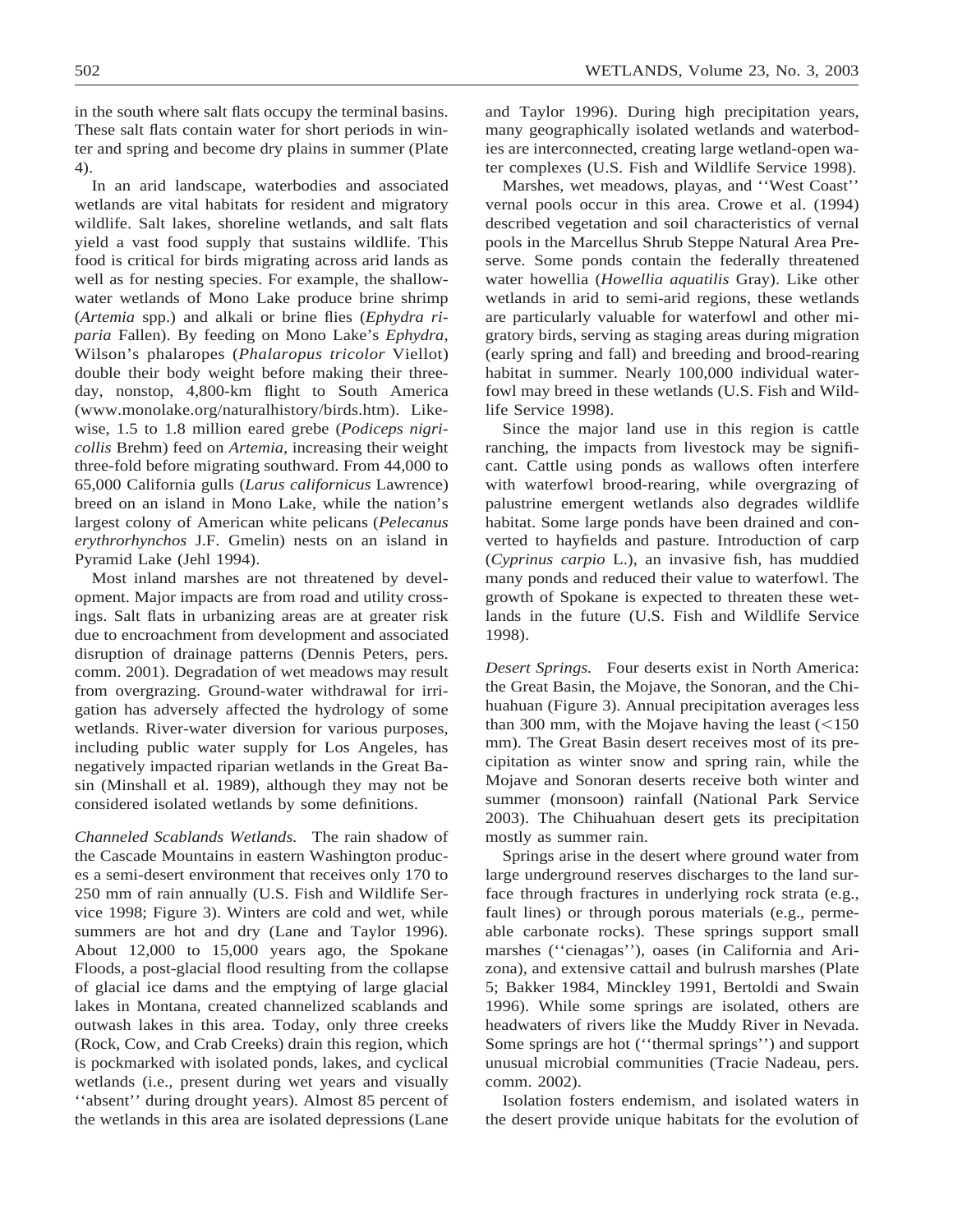

region are playas. Isolated marshes (cienagas) and oases are supported by springs and seeps. (Upper right) Kettle-hole bog in New York. (R. Tiner photo) Plate 5. Plate 6.

(Lower left) Aerial view of Delmarva pothole wetlands in forested areas near the Maryland-Delaware border. Plate 7.

streams, and estuaries (Hayes 1996). Blue dashed lines and arrows represent wet season water tables and direction of groundwater flow, whereas red dashed lines and arrows indicate dry season conditions and similar black symbols average conditions, except diagonal dashed black line on lower left which represents saltwater-(Lower right) Generalized subsurface flow of water on Coastal Plain showing hydrologic connections between Delmarva bays (potholes), other wetlands, Plate 5. (Upper left) Generalized flow of water between different wetland types in southern California (Bertoldi and Swain 1996). The largest wetlands in this<br>region are playas. Isolated marshes (cienagas) and oases are su freshwater interface. Plate 8.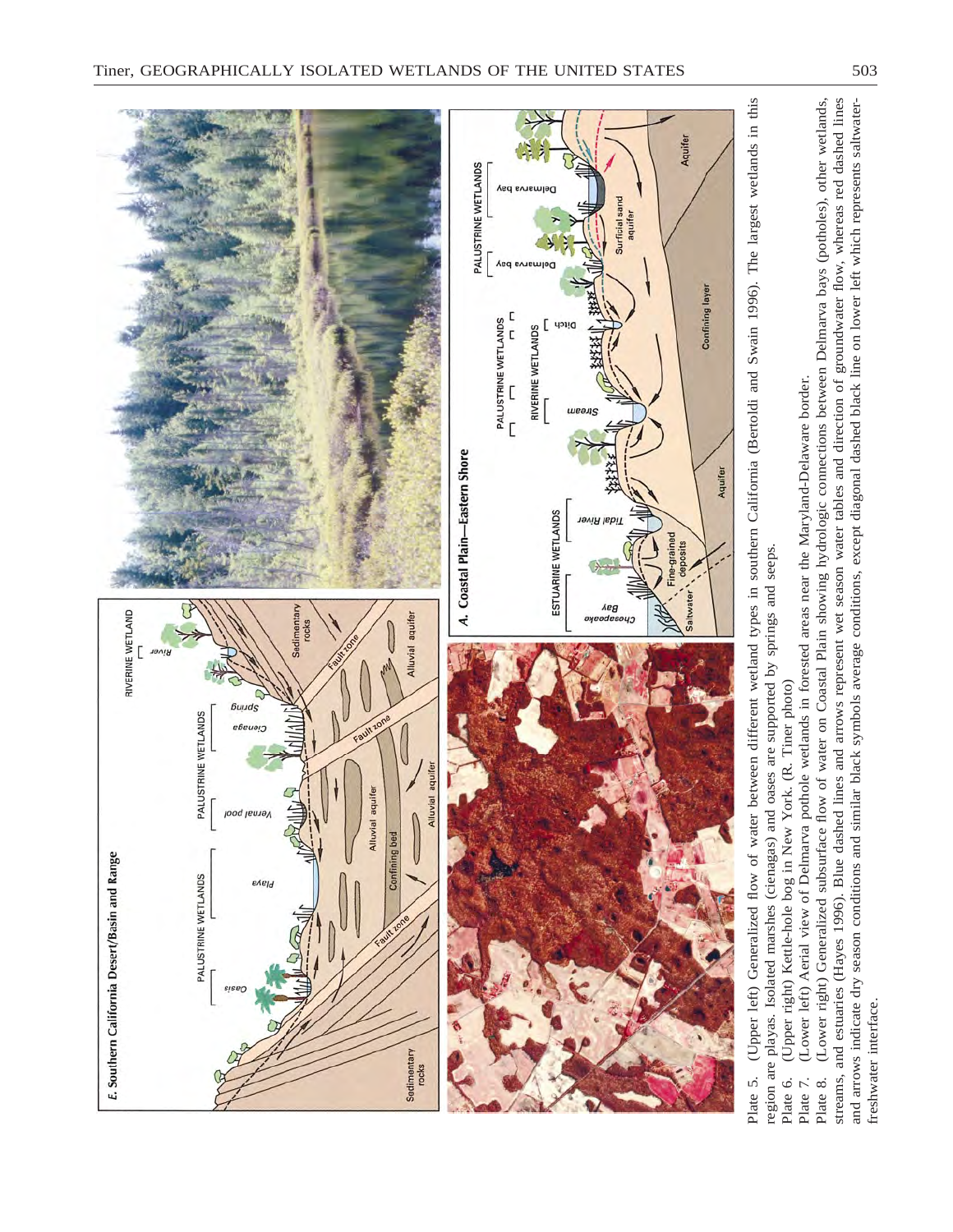aquatic organisms. In the late 1970s, there were more than 20 isolated pupfish (*Cyprinodon* spp.) populations in the Death Valley region (Soltz and Naiman 1978). These populations were isolated for 12,000 to 20,000 years and represent excellent examples of biological adaptation and speciation. Since then, some of the species have become extinct, including the Ash Meadow killifish (*Empetrichthys merriami* Gilbert) and Tecopa pupfish (*Cyprinodon nevadensis calidae* Miller), while others are endangered, such as Owens pupfish (*C. radiosus* Miller), Devils Hole pupfish (*C. diabolis* Wales), and Warm Springs pupfish (*C. nevadensis pectoralis* Miller) (Soltz and Naiman 1978; Sada 1990). Some desert springs and their adjacent wetlands provide habitats for other threatened and endangered species or species of concern including spring-loving centuary (*Centaurium namophilum* Reveal, Broome, & Beatley), Ash Meadows gumplant (*Grindelia fraxinopratensis* Reveal & Beatley), Ash Meadows montane vole (*Microtus montanus nevadensis* V. Bailey), Devils Hole warm springs riffle beetle (*Stenelmis calida calida* Chandler), and endemic springtails (Collembola, Family Entomobryidae).

Pumping of ground water for agriculture in California and urban and energy development in Nevada pose the most serious threats to these species and the desert spring wetlands. Withdrawals may lower water levels and expose areas used for pupfish spawning (Sada 1990). The Pahrump Ranch poolfish (*Empetrichthys latos latos* Miller) was extirpated from Manse Spring, Nevada when the spring dried up due to ground-water withdrawal (U.S. Fish and Wildlife Service 1993). Livestock may have localized effects on desert spring wetlands, while introduction of exotic fishes threatens native biota.

#### Kettle-Hole Wetlands

In the coterminous U.S., most of the recently glaciated areas (Figure 3) have a humid or temperate climate. Annual precipitation ranges from 510 mm to 1150 mm, with lower amounts in the Dakotas (Bailey 1995). Snowfall is significant, with more than 2550 mm in the Adirondack and New England mountains. The abundance of water in this region and glacial processes shaping the landscape created conditions favoring the formation of extensive wetlands. When the Wisconsin continental glacier retreated 10,000–15,000 years ago, it left behind ice blocks of variable sizes, creating many depressions on the North American landscape. When these ice blocks melted, kettle-hole lakes and ponds (including prairie potholes) were formed. They may be abundant on pitted outwash plains but also occur on other glacial deposits (e.g., moraines). Many of these wetlands have outlets and

are sources of streams, but others are geographically isolated. The latter derive their water mainly from precipitation (Damman and French 1987).

Kettle-hole wetlands are common in parts of the northeastern and north-central U.S. and less common in the Pacific Northwest (Plate 6). Some kettles are ponds formed in sandy coastal areas on glacial outwash deposits (e.g., Long Island and Cape Cod on the Atlantic Coast and along the Great Lakes). In Alaska, isolated bogs are common in the Southeast, South-central, and Interior Regions (Hall et al. 1994).

Bogs in several northeastern states are at the southern limits for many boreal plants including hare's tail (*Eriophorum spissum* Fern.), dragon's mouth (*Arethusa bulbosa* L.), bog rosemary (*Andromeda polifolia* L. var. *glaucophylla* (Link) DC.), and labrador tea (*Ledum groenlandicum* Oeder) (Damman and French 1987). Kettle-hole bogs and similar mountain bogs (to the south) harboring these species are important sites for conserving biodiversity.

Threats to bogs include peat mining, drainage, and conversion to open waterbodies (e.g., recreational lakes). The quality of remaining kettle-hole bogs may be further jeopardized by development of adjacent uplands, as the introduction of nutrients from runoff could alter plant composition.

#### Atlantic-Gulf Coastal Plain Basin Wetlands

The Atlantic and Gulf Coastal Plain generally extends from Long Island, New York to Florida and west into Texas (Figure 3). With abundant rainfall (1020– 1530 mm; Bailey 1995) and a relatively flat topography, extensive areas of imperfectly drained soils have developed, providing favorable places for wetland formation. A wide variety of wetlands occurs in this region, with mostly non-isolated types (e.g., flatwood wetlands, floodplain wetlands, and estuarine wetlands) predominating. Four wetland types may include geographically isolated wetlands: 1) Delmarva potholes, 2) Coastal Plain ponds, 3) Carolina bays, and 4) pocosins. The former three types are basin wetlands; the latter type is mainly represented by wetlands occupying broad flats adjacent to streamside wetlands, but it also includes some small isolated depressional wetlands. Other naturally-formed, geographically isolated wetlands occurring in this coastal region include cypress domes, sinkhole wetlands, interdunal swales (on barrier islands), gum swamps, and grady ponds.

*Delmarva Potholes.* In the center of the Delmarva Peninsula, thousands of depressional, pothole-like wetlands (''Delmarva bays'' or ''potholes'') cover broad flat interfluves (Plate 7). Their origins are unknown, but theories of their origin include artesian springs,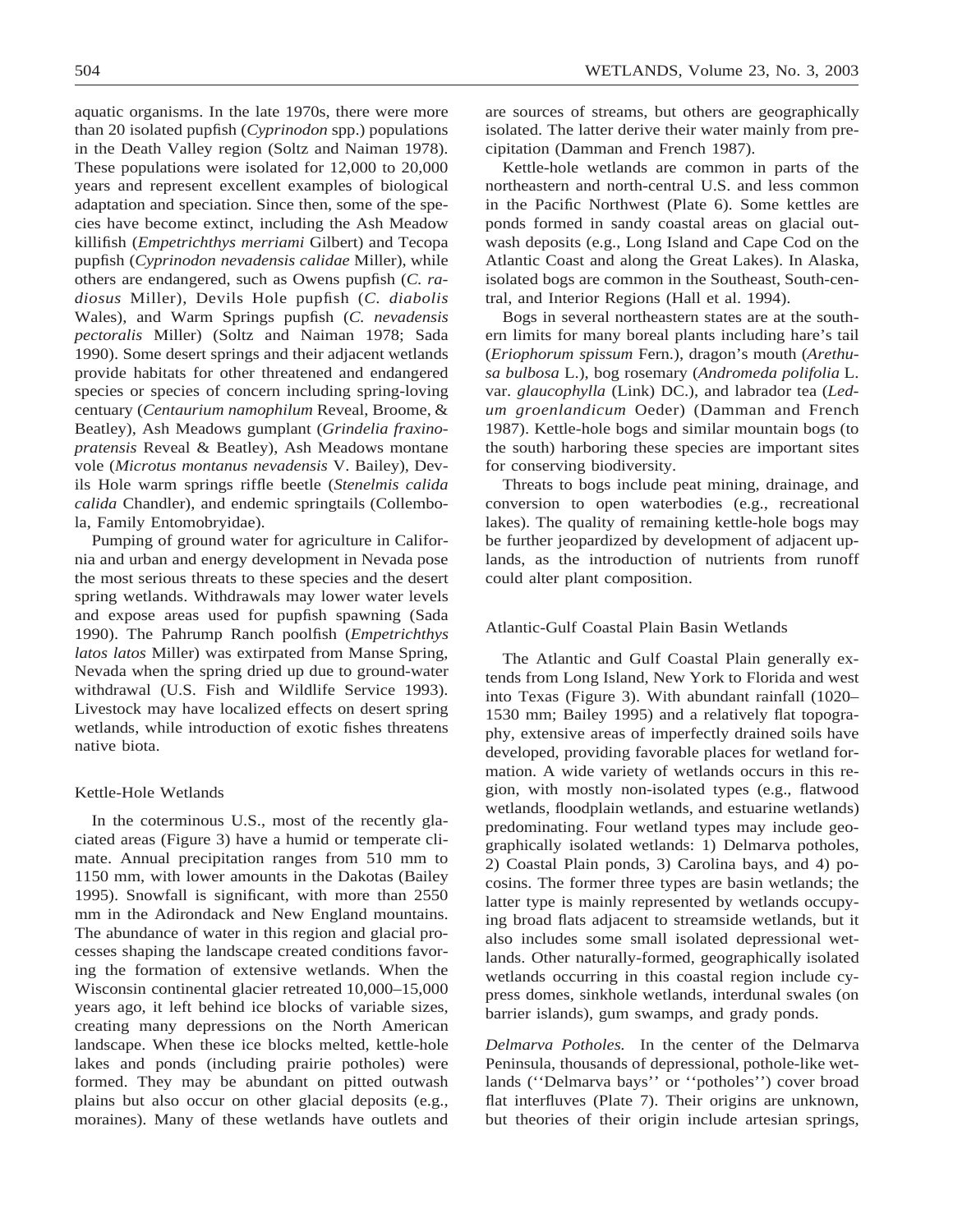meteorites, coastal processes (segmented lagoon closure), shallow waterbodies in dune fields or interfluves, periglacial frost basins, and fish spawning areas (Tiner and Burke 1995). While they may occur throughout the Peninsula, Delmarva potholes are most abundant in a 32-km swath along the Maryland-Delaware border from the headwaters of the Sassafras River to the Nanticoke River.

Vegetation is variable from open glades (e.g., sedge marshes, *Carex walteriana* Bailey) to buttonbush swamps (*Cephalanthus occidentalis* L.) to forested wetlands. Potholes are biologically diverse communities supporting 68 percent of the amphibians of the Delmarva Peninsula and 61 rare vascular plants, including the federally endangered Canby's dropwort (*Oxypolis canbyi* (Coult.& Rose) Fern.) (Sipple and Klockner 1984, Sipple 1999).

Given their abundance, Delmarva potholes aid in temporary storage of surface water and thereby help reduce local flooding. They alternately serve as ground-water discharge (wet season) and recharge (dry season) areas (Phillips and Shedlock 1993), with some recharge water eventually discharging into coastal plain streams and contributing to base flows vital for sustaining aquatic biota (Plate 8; Hayes 1996).

Threats to these wetlands are from drainage usually associated with agricultural or silvicultural operations. Some wetlands may be planned for development (e.g., houses and commercial facilities).

*Coastal Plain Ponds.* Isolated ponds have formed in depressions where ground water flows to the land surface and rain water collects (Wolfe et al. 1988, U.S. Fish and Wildlife Service 1997). In southern glacial areas (e.g., Long Island, New York), these ponds developed in kettle-holes or in shallow depressions on outwash plains.

Some coastal plain ponds are hydrologically linked by ground water, while others are connected by small streams (Reschke 1990). Water levels fluctuate seasonally and among years, producing significant changes in vegetation (U.S. Fish and Wildlife Service 1997). Periodic high water levels eliminate woody seedlings that may colonize these ponds during drawdowns. Although the species differ, vegetation patterns are similar to those of prairie pothole wetlands, with concentric bands of vegetation reflecting different water regimes.

The fluctuating water levels and isolated nature of coastal ponds have resulted in ponds hosting some unique species, making these wetlands important for conserving biodiversity. For example, four globally rare species occur in coastal plain ponds in the New York Bight region: quill-leaf arrowhead (*Sagittaria teres* S. Wats.), pine barren bellwort (*Uvularia pub-* *erula* var. *nitida* (Britt.) Fern.), rose tickseed (*Coreopsis rosea* Nutt.), and creeping St. John's-wort (*Hypericum adpressum* Raf. ex W. Bart.) (Zaremba and Lamont 1993, U.S. Fish and Wildlife Service 1997). Rare dragonflies, damselflies, butterflies, and moths may also be found in these wetlands, along with animal species of concern such as the Pine Barrens treefrog (*Hyla andersonii* Baird), Cope's gray treefrog (*H. chrysoscelis* Cope), eastern spadefoot (*Scaphiopus holbrookii holbrookii* Harlan), spotted salamander (*Ambystoma maculatum* Shaw), *A. tigrinum*, and spotted turtle (*Clemmys guttata* Schneider).

Periodic drawdown has eliminated fish from many ponds, thereby making them excellent breeding areas for amphibians. The regionally rare *A. tigrinum* is one of several species (including many vernal pool-breeding amphibians) using coastal ponds for reproduction (U.S. Fish and Wildlife Service 1997). Coastal ponds in Florida may contain fish, but they still serve as breeding grounds for the southern toad (*Bufo terrestris* Bonnaterre), southern leopard frog (*Rana utricularia* Harlan), and pig frog (*R. grylio* Stejneger) (Wolfe et al. 1988). Coastal ponds on barrier islands often provide the only source of freshwater for local wildlife and migratory birds.

Coastal development poses significant threats to these ponds. Waste dumping, all-terrain vehicle driving on pond shores, water withdrawals, and water pollution from adjacent development (e.g., lawn, agricultural field, and road runoff) may adversely affect coastal plain ponds (U.S. Fish and Wildlife Service 1997).

*Carolina Bay Wetlands.* Somewhat egg-shaped (elliptical) basins called ''Carolina bays'' have formed on the Atlantic Coastal Plain from southeastern Virginia to Florida. They are most abundant in mid-coastal South Carolina and southeastern North Carolina (Figure 3). Carolina bays vary greatly in size, ranging from less than 50 m long to more than 8 km in length (Sharitz and Gibbons 1982) and commonly have a northwest to southeast orientation, often with a conspicuous sandy rim (Plate 9). According to Sharitz and Gresham (1998), most of the bays are hydrologically isolated, nutrient-poor (oligotrophic) ponds or ''naturally isolated habitats'' that derive water mainly from rainfall. They are depressional wetlands often surrounded by flatwood wetlands and upland forests in undisturbed areas or by farmland and urban land in developed areas. Some bays may merge with wet flatwoods that drain into coastal streams and rivers. Carolina bays include wet meadows, forested wetlands, shrub swamps, and seasonal ponds (e.g., vernal pools). Cypress savannas containing many rare species occur in some Carolina bays (Sharitz and Gresham 1998).

Carolina bays are valuable amphibian habitats.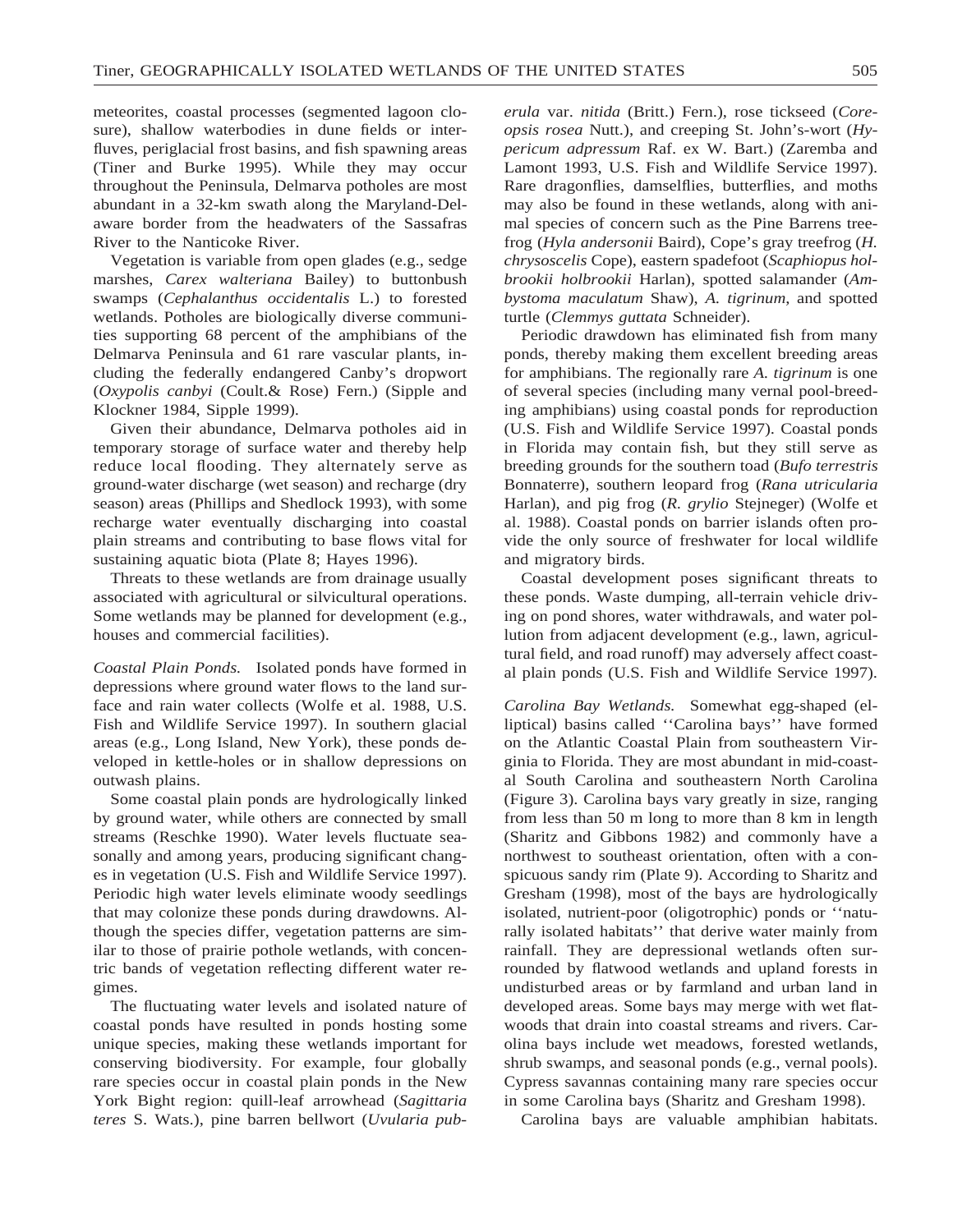

- Plate 9.
- 
- (Upper left) Aerial view of Carolina bay wetlands in Bladen County, North Carolina.<br>(Upper right) Aerial view of geographically isolated karst lakes and wetlands in northern Florida.<br>(Lower left) Vernal pool in the Jepson Plate 9. (Upper left) Aerial view of Carolina bay wetlands in Bladen County, North Carolina.<br>Plate 10. (Upper right) Aerial view of geographically isolated karst lakes and wetlands in northern Florida.<br>Plate 11. (Lower lef Plate 10.<br>Plate 11.<br>Plate 12.
	-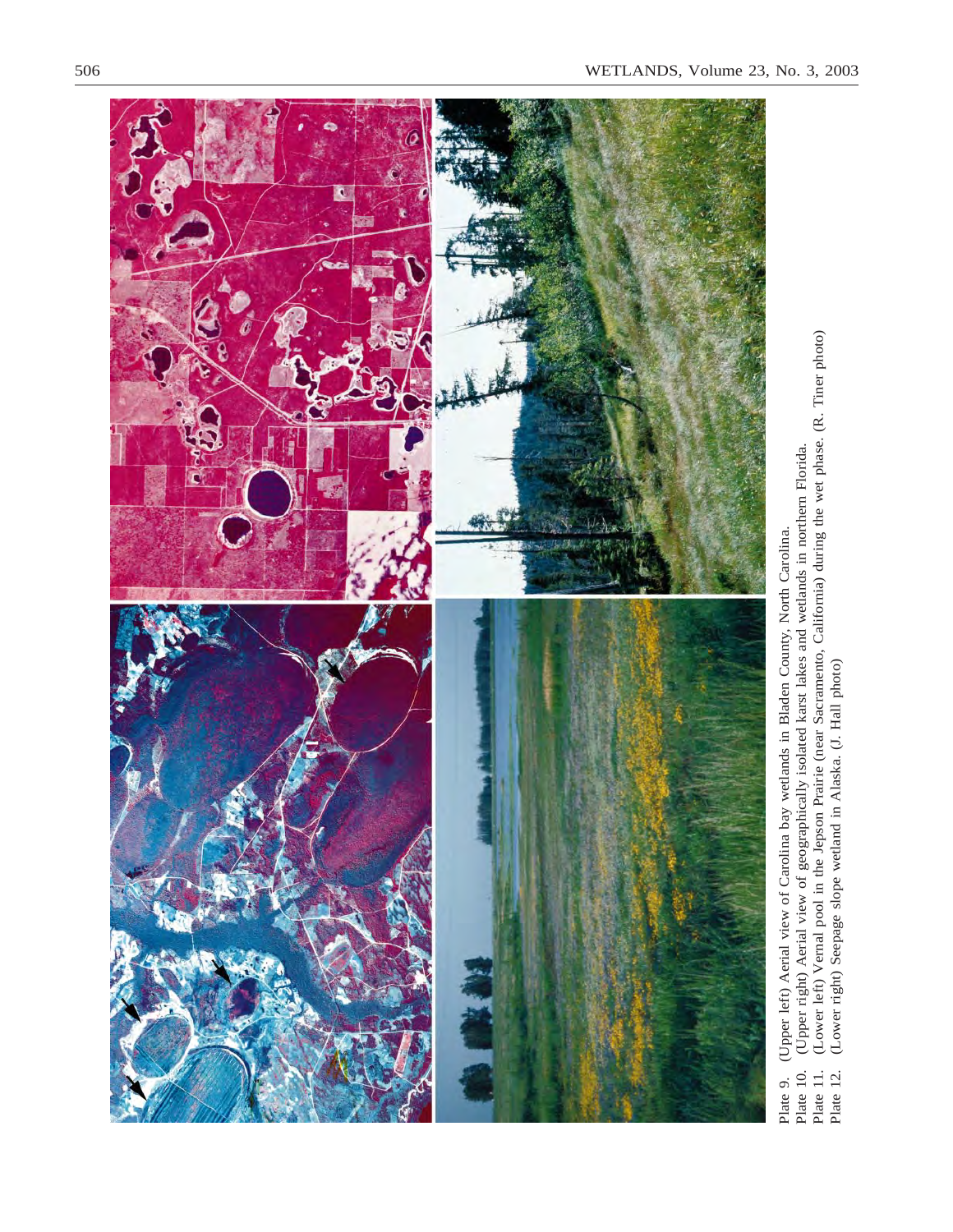Thousands of amphibians were counted in a 1-ha Carolina bay at the Savannah River Site (South Carolina) in 1979 (Sharitz and Gibbons 1982). Over a two-year period, researchers captured more than 72,000 amphibians, including nine species of salamanders and 16 species of frogs (Gibbons and Semlitsch 1981).

Many Carolina bay wetlands have been drained for crop production, mainly for corn and soybeans (Sharitz and Gresham 1998). In South Carolina, 71% of the Carolina bays greater than 0.8 ha have been altered by agriculture, while about one-third of the original wetlands have been disturbed by timber harvest (Bennett and Nelson 1991).

*Pocosins.* Pocosins are southern peatlands (with organic soils) generally located on interfluves along the Atlantic Coastal Plain from southern Virginia to Florida. They are most abundant in North Carolina, where about 70% of the nation's pocosin wetlands are located (Richardson et al. 1981). Many pocosins receive all or most of their water from precipitation (Sharitz and Gresham 1998). Their vegetation consists of a mixture of evergreen trees (e.g., pines and bays) and broadleaved evergreen shrubs (Kologiski 1977, Richardson et al. 1981). Weakley and Schafale (1991) identified at least one isolated type (''small depression pocosin'') in their classification of pocosins. Other potentially isolated pocosins may occur in swales (e.g., in the Sandhills of the Carolinas) and in seasonally saturated interfluves. Most pocosins, however, have seasonal connections to drainageways leading to estuaries or are contiguous with other wetlands draining into perennial rivers and streams or estuaries.

Pocosins temporarily hold water and then slowly release it to adjacent wetlands. Given their proximity to estuaries, this function is especially important because it gives estuaries time to assimilate the freshwater runoff without rapid and drastic fluctuations in water quality (Daniel 1981). When pocosins are artificially drained into coastal streams, the value of this buffering capacity is lost, as ditched pocosins contribute more and possibly enriched water to streamflow. Landscapelevel ditching of pocosins can produce significant detrimental effects on the quality of coastal waters. Pocosins also provide wildlife habitat for many animals, including rare species such as Hessel's hairstreak butterfly (*Callophrys hesseli* Rawson & Ziegler) and *Hyla andersonii* (Sharitz and Gresham 1998).

Forestry and agriculture have had major impacts on pocosins. About one million hectares of pocosins once existed in North Carolina; by the 1980s, roughly 405,000 ha remained in natural condition (Richardson et al. 1981). Since drainage increases timber productivity, some pocosins that were geographically isolated have been ditched and are now contributing sources

for streamflow. Many former pocosins are cropped for soybeans and corn, but cultivation of remaining pocosins may have decreased recently due to removal of farm subsidies (Sharitz and Gresham 1998). Agricultural conversion of pocosins has 1) lowered salinity in adjacent estuaries, particularly during heavy rainfall periods due to introduction of more fresh water from cropland drainage, 2) increased peak flow rates (up to 3 or 4 times that of undrained areas) and decreased flow durations, 3) increased turbidity (ditches had 4 to 40 times greater turbidity than natural streams in pocosin areas), and 4) increased concentration of phosphate, nitrate, and ammonia in streams and adjacent estuaries (Sharitz and Gresham 1998). Drainage of pocosins and decreased salinity in estuaries may be having a negative impact on North Carolina's brown shrimp (Street and McClees 1981).

#### Karst Basin Wetlands

Karst landscapes are characterized by sinkholes, caves, losing streams (e.g., streams that disappear underground), springs, deep hollows, rolling hills, and valleys. Approximately 20% of the U.S. land surface is represented by karst terrain (www.virginiacaves.org; Figure 3).

Dissolution of underlying limestone (calcium carbonate) or dolomite (magnesium calcium carbonate) causes a slumping of the land surface, thereby creating distinct basins. Isolated sinkhole depressional wetlands are common features in karst landscapes. Two types of karst basin wetlands are highlighted: 1) cypress domes and 2) sinkhole wetlands.

*Cypress Domes.* Cypress swamps found in nearly circular isolated depressions are called ''cypress domes'' due to the dome-like appearance of the tree canopy (i.e., trees are much taller in the center of the pond than along its edges). These swamps are widespread in Florida's karst landscape and often form part of an ecological mosaic with extensive wet and dry pine flatwoods. Most cypress domes are less than 10 ha in size (Ewel 1998). Pond cypress (*Taxodium ascendens* Brongn.) and swamp black gum (*Nyssa sylvatica* var. *biflora* (Walt.) Sarg.) predominate, with slash pine (*Pinus elliottii* Engelm.) co-dominant in partly drained cypress domes of north-central Florida (Mitsch and Ewel 1979, Mitsch and Gosselink 2000).

Cypress domes receive water from precipitation, ground-water flow, and sometimes runoff. Most of the water in South Florida arrives with summer rains, whereas winter and summer rains bring water to swamps in north Florida and southern Georgia (Ewel 1998).

These wetlands are important for maintaining re-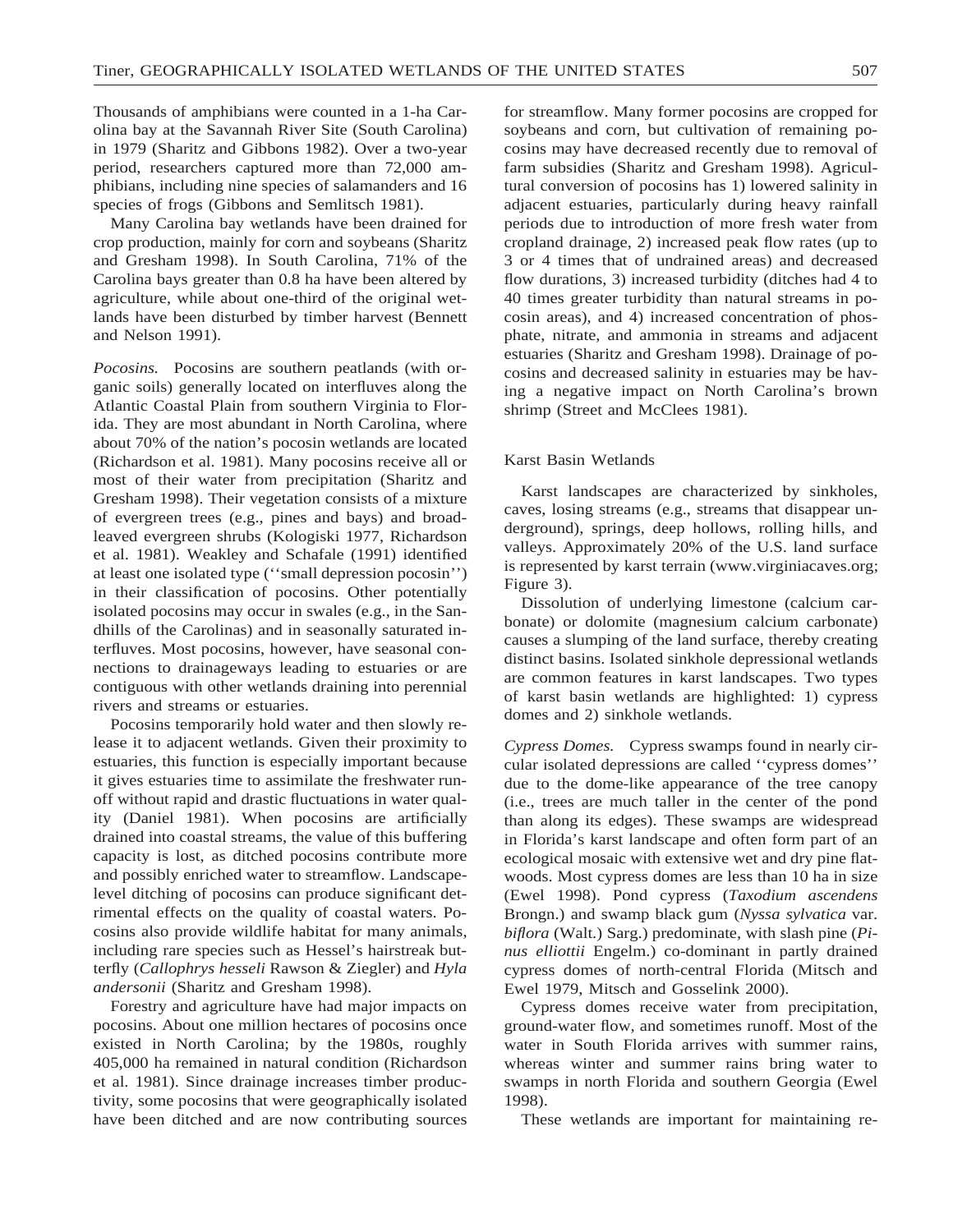

Figure 5. Generalized water flow patterns between wetlands in a karst region (Haag and Taylor 1996). Note: Stream entering a sinkhole (''sinking creek'') and flow of surface water to groundwater with later discharge as seeps in karst valley. Tadpole-like features represent springs.

gional biodiversity, since many domes are significant amphibian-breeding areas. Species such as the carpenter frog (*Rana virgatipes* Cope) reproduce in these isolated swamps (Ewel 1990). Also, since they hold water for long periods, cypress domes help prevent flooding of local areas and aid in ground-water recharge.

Virtually all cypress ponds in north Florida have been harvested, and in many, the trees have regenerated (Ewel 1990). While timber management has been performed in cypress dome-pine flatwood ecosystems for hundreds of years, the most detrimental human impact on these ecosystems is caused by development (e.g., conversion of natural habitat to residential subdivisions, commercial sites, and golf courses). Drainage of cypress domes causes oxidation of histosols, land subsidence, and an increase in fire susceptibility; such drainage could also lead to more local flooding (Ewel 1998).

*Other Sinkhole Wetlands.* Some of these wetlands receive ground-water discharge from underlying limestone deposits (e.g., in karst valleys), while others simply occur in basins formed by the dissolution of underlying limestone (Figure 5). Karst lakes and their marginal wetlands may be isolated features on this type of landscape. Many areas in Florida are pockmarked with isolated depressional wetlands and lakes due to the abundance of limestone on the peninsula (Plate 10). Some lakes drain into streams connecting to larger ones flowing to the sea, while others do not.

The vegetation of sinkhole wetlands varies geographically and in response to different hydrologies and other factors. Their plant communities may be diverse and contain regionally and nationally rare species. In western Maryland, Bartgis (1992) found 56 species in sinkhole ponds, including the federally endangered northeastern (barbed bristle) bulrush (*Scirpus ancistrochaetus* Schuyler). Lentz and Dunson (1999) reported this species in ''geographically isolated'' ponds in central Pennsylvania, while Terwilliger and Tate (1995) listed it and Virginia sneezeweed (*Helenium virginicum* Blake), a federally threatened species, as unique flora in sinkhole ponds of Virginia's Upper Shenandoah Valley. State rare, threatened, or endangered plants occurring in sinkhole ponds include smooth-barked St. John's-wort (*Hypericum lissophloeus* P. Adams, endangered Florida), karst pond xyris (*Xyris longisepala* Kral, endangered Florida), cypress-knee sedge (*Carex decomposita* Muhl., threatened Indiana), sharp-scaled manna-grass (*Glyceria acutiflora* Torr., endangered Indiana), roundleaf water hyssop (*Bacopa rotundifolia* (Michx.) Wettst., endangered Indiana), Hall's bulrush (*Schoenoplectus hallii* (Gray) S.G. Sm., species of concern Missouri), and dwarf burrhead (*Echinodorus tenellus* (Mart.) Buch., species of concern Missouri) (Wolfe et al. 1988, Indiana Department of Environmental Management 2000, Smith 2000).

Sinkhole ponds may be productive amphibian breeding grounds and feeding places for reptiles and other animals, and they may serve as keystone habitats in various locales (Mitchell and Buhlmann 1999 and other papers in *Banisteria* Vol. 13). More than 1500 adult amphibians were observed in a 0.2 ha Alabama pond: 527 mole salamanders (*Ambystoma talpoideum* Holbrook), 127 *A. tigrinum*, 269 gopher frogs (*Rana capito* LeConte), 241 *Rana utricularia*, and 191 ornate chorus frogs (*Pseudacris ornata* Holbrook) (Bailey 1999).

A rich cadre of organisms live in underground caves associated with karstlands. Specially adapted, aquatic cave animals (troglobites), such as Georgia blind salamanders (*Haideotriton wallacei* Carr), cave crayfishes (*Procambarus* spp.), cave shrimp (*Palaeomonetes cummingi* Chase), cave isopods (*Caecidotea* spp.), and cave amphipods (*Crangonyx* spp.), live in the subterranean pools and streams (Wisenbacker 2002). These aquatic communities are extremely sensitive to small changes in their environment (Loftus et al. 2001).

The intricate underground network of fissures and subterranean streams moves water rapidly through the system. Surface water entering the system can therefore quickly impact ground-water quality. Changes in landscape and ground-water supplies can induce sinkhole formation with negative impacts on the hydrology of wetlands and waterbodies (Tihansky and Knochenmus 2001). Threats to sinkhole wetlands and their biota include 1) water pollution from lawns, agricultural fields, and road runoff or from direct discharge of wastes (e.g., garbage), 2) ground-water withdrawals with effects such as lake drainage and drying up of springs, 3) timber harvest (terrestrial habitat for pondbreeding amphibians), 4) fish stocking of sinkhole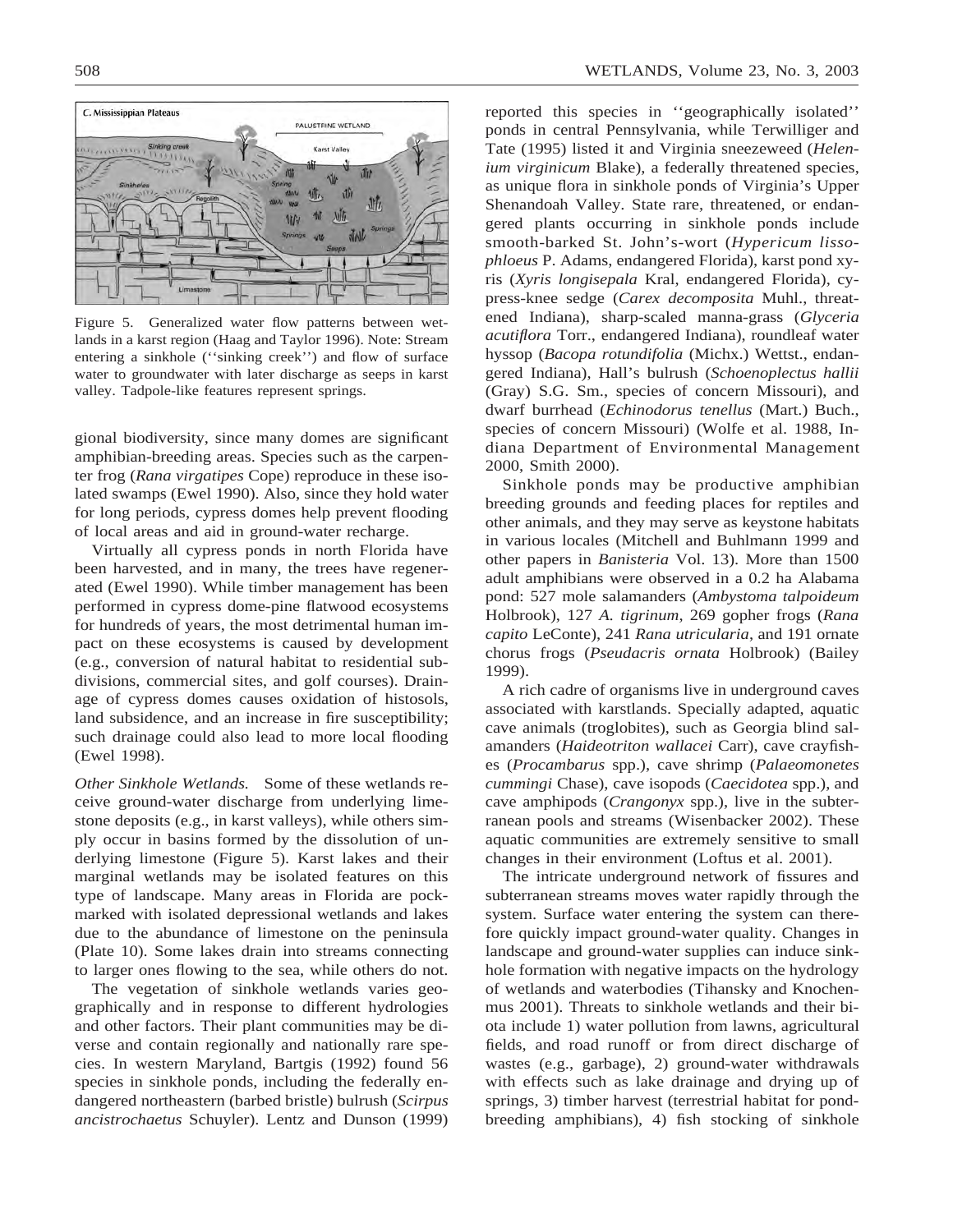ponds, and 5) filling from agricultural and residential development (Wolfe et al. 1988, Buhlmann et al. 1999).

#### Vernal Pool Wetlands

While most wetlands experience alternating wet and dry periods, vernal pools are particularly outstanding examples of extreme fluctuations in site wetness. Typically, they are seasonal or ephemeral natural ponds surrounded by grasslands, thickets, or forests. During the wet season, they are shallow ponds that later become exposed basins during dry periods. Depending on climate, geology, hydrology, and other factors, vernal pools may be dominated by woody species (trees and shrubs), by marsh and wet meadow species, by aquatic species, or they may be devoid of vegetation. Changes in vegetation patterns may occur and some vernal pools may even be colonized by nonhydrophytic species during prolonged droughts, especially in semi-arid regions.

The variety of vernal pool wetlands is considerable across the country, as they have formed in humid as well as arid climates. There is no single reference describing this variability. Two types of vernal pools have received considerable attention and are highlighted in this paper: 1) West Coast vernal pools and 2) woodland vernal pools. Note that some of the wetland types described earlier also include wetlands that may be classified as vernal pools (e.g., Carolina bays, Delmarva potholes, and Channeled Scablands wetlands).

*West Coast Vernal Pools.* West Coast vernal pools have formed in mound and swale topography and are found mostly in parts of the California steppe (Central Valley), coastal terraces and level terraces of California's coastal mountains (Zedler 1987), and semi-desert regions of eastern Oregon and Washington (Figure 3). They are cyclical wetlands with a marked seasonal shift in herbaceous cover from hydrophytic species to drier-site species (Jain 1976, Zedler 1987, Ikeda and Schlising 1990, Witham et al. 1998, Tiner 1999). Their vegetation may change drastically within and between years in response to changing environmental conditions (e.g., precipitation patterns).

Many vernal pools and associated seasonally flooded wetlands form a complex of depressional wetland and mound-swale features that are hydrologically linked during wet periods. The depressions and swales are typically filled by winter rains characteristic of the region's Mediterranean climate and may be flooded for weeks or months in some years (Baskin 1994; Plate 11). They reach their greatest size in extremely wet years when individual depressions coalesce to form enormous inundated complexes that may drain into in-

termittent streams, ditches, or perennial streams (Zedler 1987).

The isolated nature and unpredictable flooding of these wetlands promote endemism, thereby creating unique flora and fauna and making West Coast vernal pools vital sites for the conservation of biodiversity. In California alone, 17 distinct vernal pool regions are recognized (http://ceres.ca.gov/wetlands/geo\_info/ vernal\_pools\_map.html). Numerous federally listed threatened and endangered species, as well as stateendangered and rare species, are among the characteristic flora. Federally endangered species include San Diego mesa mint (*Pogogyne abramsii* J.T. Howell), Otay mesa mint (*P. nudiuscula* Gray), several species of Orcutt grasses (*Orcuttia* spp.), Solano grass (*Tuctoria mucronata* (Crampton) J. Reeder), San Diego button-celery (*Eryngium aristulatum* var. *parishii* (Coult. & Rose) Beauchamp), and Burke's goldfields (*Lasthenia burkei* (Greene) Greene). These plants are amphibious species that are found in both the aquatic phase and the drying phase of vernal pool ecosystem development (Zedler 1987). Vernal pools also support endangered and rare invertebrates such as the delta green ground beetle (*Elaphrus viridis* Horn) (Morris 1988).

In the past, vernal pool areas were used for grazing and agriculture. Grazing may have relatively little adverse effect on these ecosystems, in contrast to the destruction of vernal pools caused by tillage and plantings (Zedler 1987). More recently, population growth in California and corresponding urbanization have greatly reduced the extent of these ecosystems, while agriculture continues to play a major role in their demise (Keeler-Wolf et al. 1998). Many of these ecosystems have been destroyed, with the largest remaining complexes often found in the open lands associated with military airports and facilities (e.g., Miramar Naval Air Station and Camp Pendleton). Wilson (1992) listed southern California as one of 18 global hotspots for conservation concern due in part to the existence of and threat to vernal pools.

*Woodland Vernal Pools.* Virtually every forested region in the United States possesses examples of woodland vernal pools (Figure 3). Such pools may be associated with other wetland types discussed earlier (e.g., Carolina bays, sinkhole wetlands, and Delmarva potholes). The following discussion focuses on these wetlands in the northeastern United States, but the same principles apply to all woodland vernal pools (re: their significance to amphibians), although characteristic species will vary regionally.

Woodland vernal pools are often seasonal ponds that are inundated during the wet season, usually from late fall to mid- or late-summer in the Northeast (Figure 6).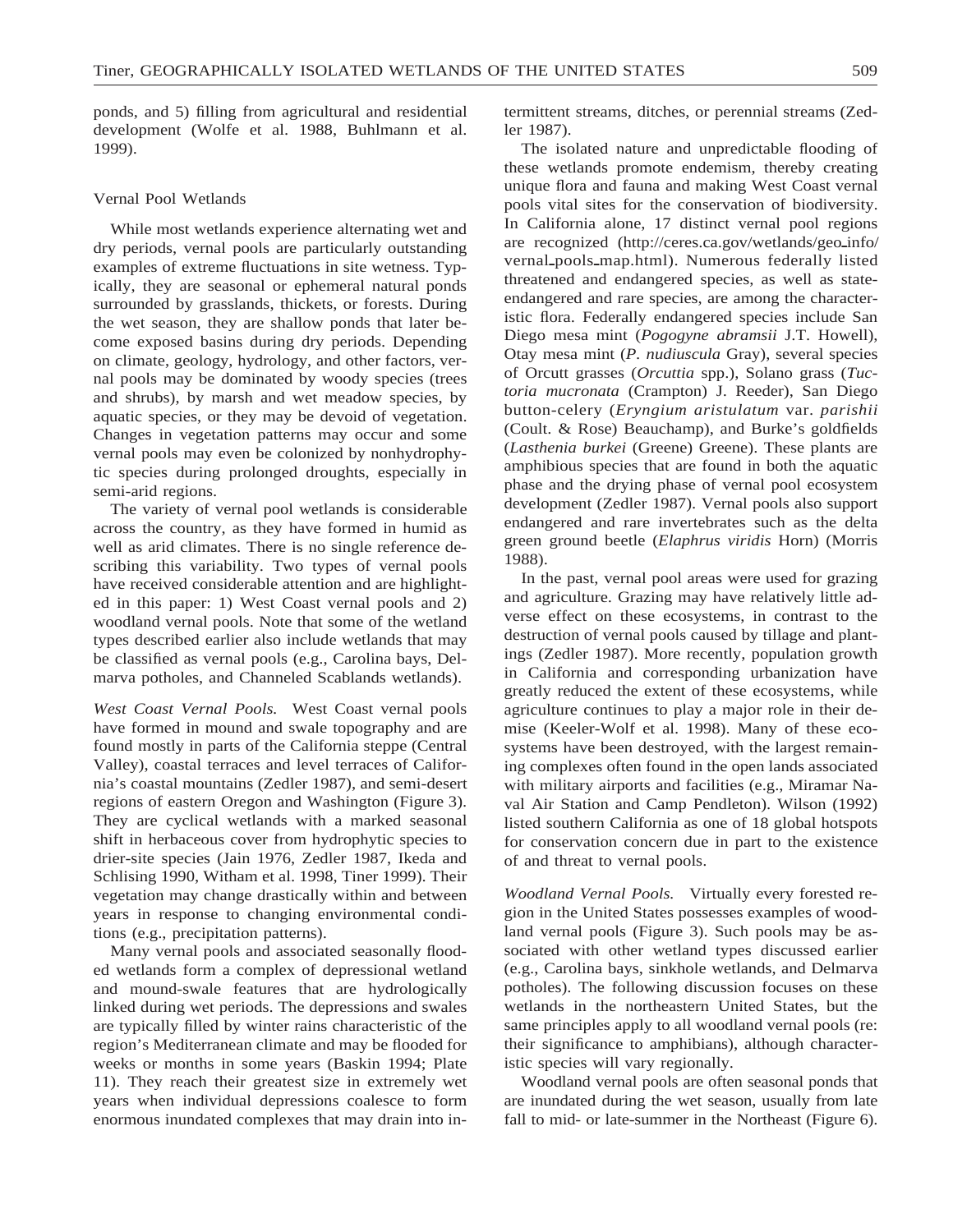

Figure 6. Woodland vernal pool in eastern Massachusetts during wet season. (R. Tiner photo)

They may be surrounded by upland or part of a forested wetland. Pools range in size from a hundred square meters or less to a few hectares. Vernal pools may dry out every year or less often, thereby precluding the establishment of fish populations and making these pools extremely productive sites for amphibian reproduction. Species dependent on vernal pools for breeding in New England include marbled salamander (*Ambystoma opacum* Gravenhorst), spotted salamander (*A. maculatum* Shaw), Jefferson salamander (*A. jeffersonianum* Green), blue-spotted salamander (*A. laterale* Hallowell), wood frog (*Rana sylvatica* LeConte), and gray treefrog (*Hyla versicolor* LeConte). The abundance of vernal pools in an area serves as ''stepping stones'' to aid in amphibian dispersal and recolonization of suitable habitats (Gibbs 1993, Semlitsch and Bodie 1998, Semlitsch 2000). Turtles such as *Clemmys guttata* frequent vernal pools after winter hibernation to obtain an easy source of food (amphibian eggs and aquatic invertebrates) (Kenney and Burne 2000).

While the vernal pool breeders require such habitats for reproduction and growth of larvae, the juveniles and adults of salamanders spend the rest of their lives in the surrounding woodland as burrowing vertebrates, whereas frogs (e.g., *R. sylvatica* and *H. versicolor*) also live in the forests and burrow for hibernation. This makes vernal pools plus the surrounding forest critical habitats for amphibian survival and important for the conservation of biodiversity (Kenney and Burne 2000). Each pool is often used by multiple species for breeding (e.g., *A. opacum* in fall, *A. maculatum* and *R. sylvatica* in early spring, followed by spring peepers *Hyla crucifer* Wied-Neuwied and *H. versicolor*). Thousands of individuals may use a single pool (Tiner 1998).

Small vernal pools surrounded by upland are often destroyed by development (e.g., construction of houses, shopping malls, and commercial facilities), while pools located along roads may be used as stormwater detention basins. Others receive drainage from agricultural fields or residential areas that degrade their water quality. Mosquito-control spraying of pools, drainage, and development of contiguous upland habitat also threaten vernal pool wildlife. Ground-water withdrawals for private and public wells may drawdown vernal pool waters prematurely and prevent complete development of amphibian larvae (Kenney and Burne 2000).

#### Coastal Zone Interdunal and Intradunal Wetlands

Sandy beaches and dunes have formed along much of the U.S. coastline, including parts of the Great Lakes. A long history of water-level changes has created a rolling terrain of ridges and relatively narrow interdunal swales (Thompson 1992, Thompson and Baedke 1995). In some cases, aeolian processes have formed intradunal wetlands (pannes) closer to dune crests or on broader deflation plains. Wetlands form in these sands where swales and pannes intersect local ground-water tables (Figure 7).

Although most interdunal and intradunal wetlands are geographically isolated landforms surrounded by dunes, some are hydrologically connected to adjacent waters. The closer the wetland is to the nearby waterbody, the greater the likelihood for hydrologic linkage. For example, interdunal swale wetlands along the shores of the Great Lakes have water tables influenced by lake levels, while those further away are controlled by ground-water seepage (Doss 1993).

Vegetation in the dune wetlands is variable, depending on the hydrology and geography (Wiedemann 1984, Wilcox and Simonin 1987, Tiner and Burke 1995, Albert 2000). The wettest ones are ponds and marshes, whereas the drier ones are wet meadows, shrub swamps, and forested wetlands. Ericaceous shrub bogs and natural cranberry bogs are found in dune swales along Lake Superior (Albert 2000) and along the North Atlantic coast, respectively. Intradunal ponds often support a distinct flora (Hiebert et al. 1986) and may resemble vernal pools if evapotranspiration exceeds ground-water inflow and precipitation during hot summers.

Dune marshes and ponds are critical habitats for many species (Wiedemann 1984). Dune marshes along the Oregon coast are vital habitat for 61 bird species, 17 mammals, five amphibians, and two reptiles, including winter habitat for 49 species of waterfowl, shorebirds, and wading birds (Akins 1973). These habitats produce an abundance of aquatic insects in spring that are food for migratory birds. Some unique species are associated with intradunal pannes, including plants found nowhere else in some states (Hiebert et al. 1986). Houghton's goldenrod (*Solidago houghtonii* Torr. &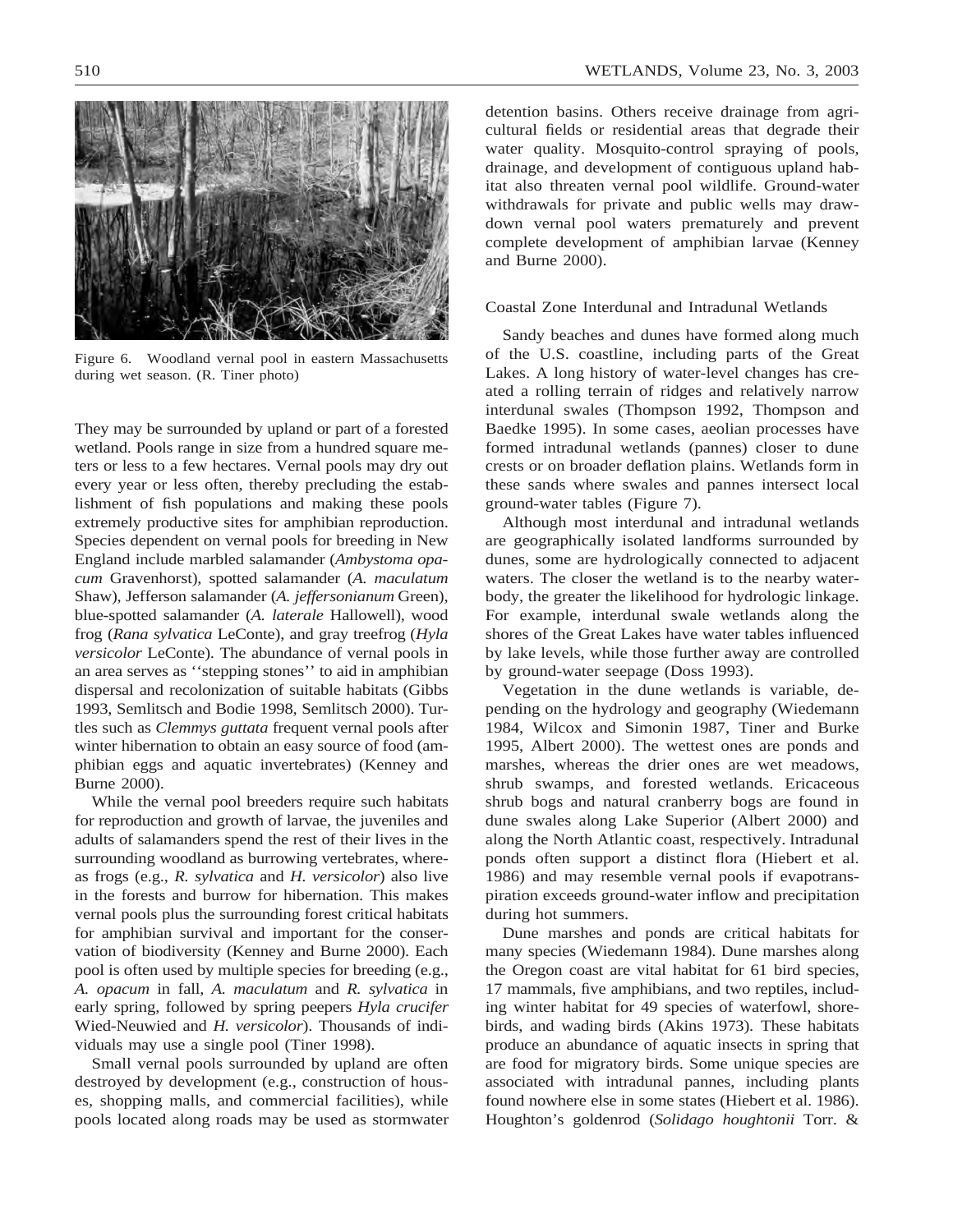

Figure 7. Geographically isolated wetlands are abundant among the sand dunes of Cape Cod National Seashore, Massachusetts (darker shaded areas represent isolated wetlands among the dunes). (Tiner et al. 2002)

Gray ex Gray), a federally threatened species, occurs in dune wetlands along Lakes Huron and Michigan. Other rare dune swale species include Lapland buttercup (*Ranunculus lapponicus* L.), round-leaved orchid (*Amerorchis rotundifolia* (Banks ex Pursh) Hulten), and butterwort (*Pinguicula vulgaris* L.) in Michigan and horned bladderwort (*Utricularia cornuta* Michx.) and seaside arrow-grass (*Triglochin maritimum* L.) in Indiana (Hiebert et al. 1986, Albert 2000, Doug Wilcox, pers. comm. 2001). Blanchard's cricket frog (*Acris crepitans blanchardi* Harper), rare in Michigan and endangered in Wisconsin, lives in shallow interdunal ponds.

The proximity to oceans and the Great Lakes have placed these wetlands at risk to development. Major threats include residential housing, golf courses, and resort development. Invasion by introduced species poses problems in Michigan (Wilcox 1995, Albert 2000).

### Great Lakes Alvar Wetlands

Alvars are relatively flat, limestone/dolomite bedrock pavement landscapes in humid and subhumid climates (Reschke et al. 1999). In North America, they occur along the Great Lakes (Figure 3). They are open, rock garden-like environments with thin soils over horizontal bedrock outcrops, usually surrounded by forest. They are globally imperiled habitats that include both wetlands and terrestrial habitats (Reid 1996).

Most alvars are subjected to flooding in spring from snowmelt and precipitation and dry out by early summer (Reid 1996). Some alvars remain flooded for weeks; these wetter alvars may occur as isolated depressional wetlands within larger drier alvars (nonwetlands). Herbaceous hydrophytes characterizing these rocky wetlands include slender spikerush (*Eleocharis elliptica* Kunth), balsam ragwort (*Senecio pauperculus* Michx.), Crawe's sedge (*Carex crawei* Dewey), tufted hairgrass (*Deschampsia cespitosa* (L.) Beauv.), flat-stemmed spikerush (*E. compressa* Sullivant), and several mosses (e.g., *Bryum* spp. and *Drepanocladus* spp.) (Reschke 1990, Reschke et al. 1999). Rare species are typical of alvars (e.g., *E. compressa* and bulrush sedge *Carex scirpoidea* Michx.) (Dennis Albert, pers. comm. 2001). The combination of spring flooding and summer drought eliminates trees and a hot dry summer may cause a shift in vegetation to drysite species (Reid 1996).

Threats to alvars, in general, include quarrying, rural development (e.g., cottages, vacation homes, and trailer parks along the shore), all-terrain vehicle traffic (disrupts hydrologic patterns, ruts alvar surfaces, and favors invasives), and the spread of invasive species (Reschke et al. 1999).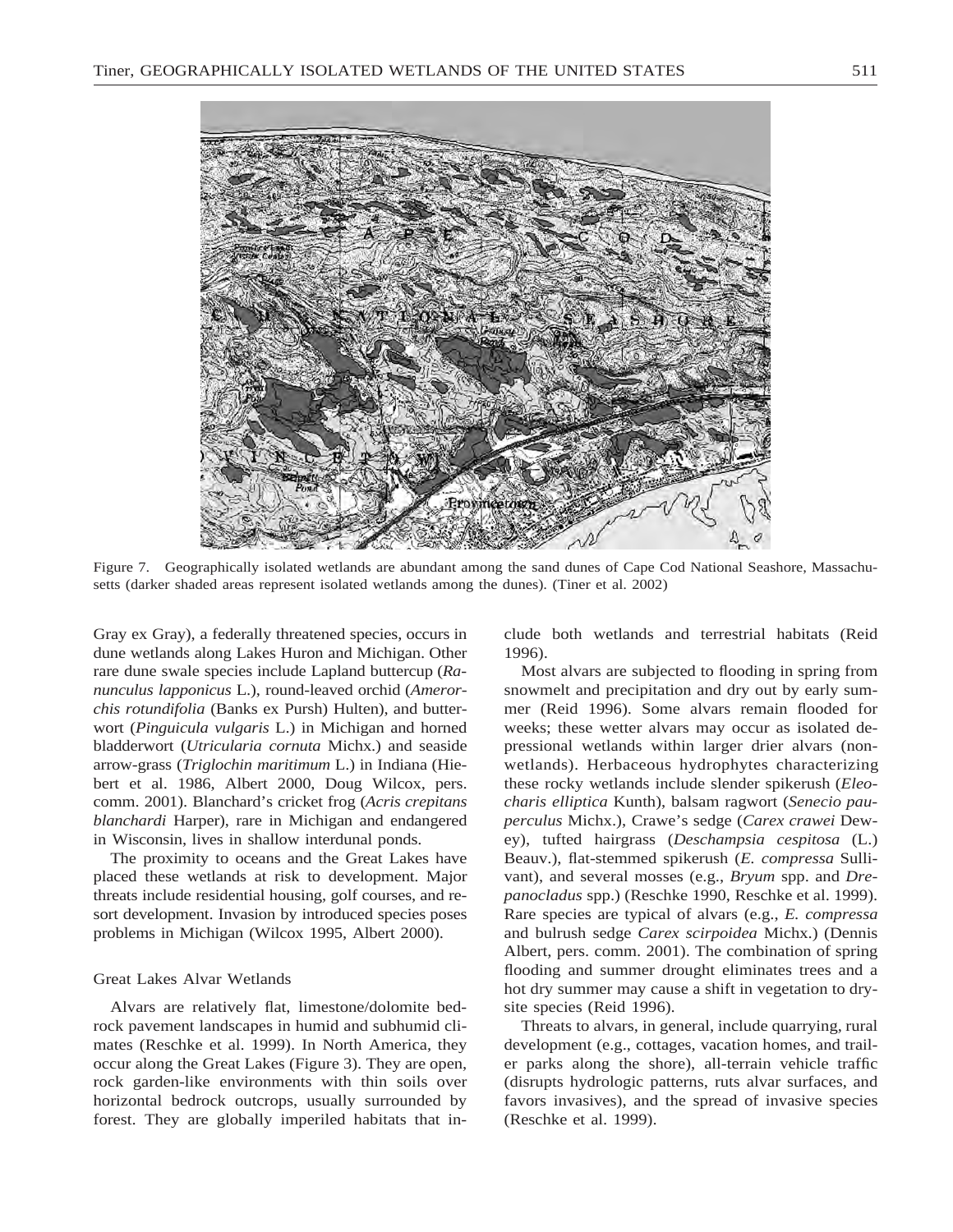

Figure 8. Isolated wetlands (darker shaded areas on map) represent former floodplain wetlands along Alaska's Porcupine River. The light shaded areas are waterbodies and non-isolated wetlands. (Tiner et al. 2002)

#### Inactive Floodplain Wetlands

Major shifts in river courses over time have left some wetlands isolated on former floodplains that are no longer actively flooded. These wetlands have been decoupled from the river by natural meandering processes and now occur on the inactive or historic floodplain. Although undoubtedly associated with most major U.S. river systems, these wetlands (''inactive floodplain wetlands'') may be most common in Alaska. Rivers such as the Yukon and Kuskokwim have migrated back and forth in broad valleys since glacial times. As a result of these shifts, many oxbow channels and meander scars are now isolated, sometimes many kilometers away from the active river channel. The historic floodplain of the Yukon River is over 24 km wide in places (Jon Hall, pers. comm. 2002). An outstanding example illustrating these types of isolated former floodplain wetlands can be seen along Alaska's Porcupine River (Figure 8). In the Yukon Flats, these types of isolated wetlands and lakes represent one of Alaska's most important waterfowl nesting areas, with an average breeding population of over one million ducks (Lensink and Derksen 1986).

Human actions have decoupled many floodplains from rivers. Levee and dike construction (to prevent flooding and to use ''protected'' lands for agriculture, development, or other purposes), river diversions, and damming rivers and controlling water releases (altered hydrology) have had major adverse effects on floodplain wetlands. The latter activities often deprive former floodplain wetlands of seasonal overflows. These wetlands, now separated from the river, may be considered geographically isolated.

Other Potentially Geographically Isolated Wetlands and Waters

Many other types of geographically isolated wetlands and waters exist (Table 1), but most are vegetatively similar to non-isolated wetlands in their respective regions (e.g., red maple swamps, peat bogs, cattail marshes, and alder seeps). They may be associated with isolated depressions, springs, seeps, or other features created by a variety of natural processes (e.g., geologic faulting, volcanic activity, glacial action, and aeolian forces) or by human actions (e.g., wetlands formed on mined lands and remnants of once larger wetlands fragmented by urban/suburban development). Alaska may have millions of hectares of geographically isolated wetlands, including seepage slope wetlands on North Slope of Alaska (Plate 12), fens on plateaus, permafrost wetlands on north-facing slopes, and precipitation-driven wetlands on discontinuous permafrost (Jon Hall, pers. comm. 2002). Other isolated wetlands are associated with geographically isolated waterbodies, including some glacial tarns, caldera lakes, other lakes of volcanic origin, and various types of ponds besides those mentioned previously (e.g., alpine and snowmelt ponds in northern regions, especially Alaska and mountainous areas in the coter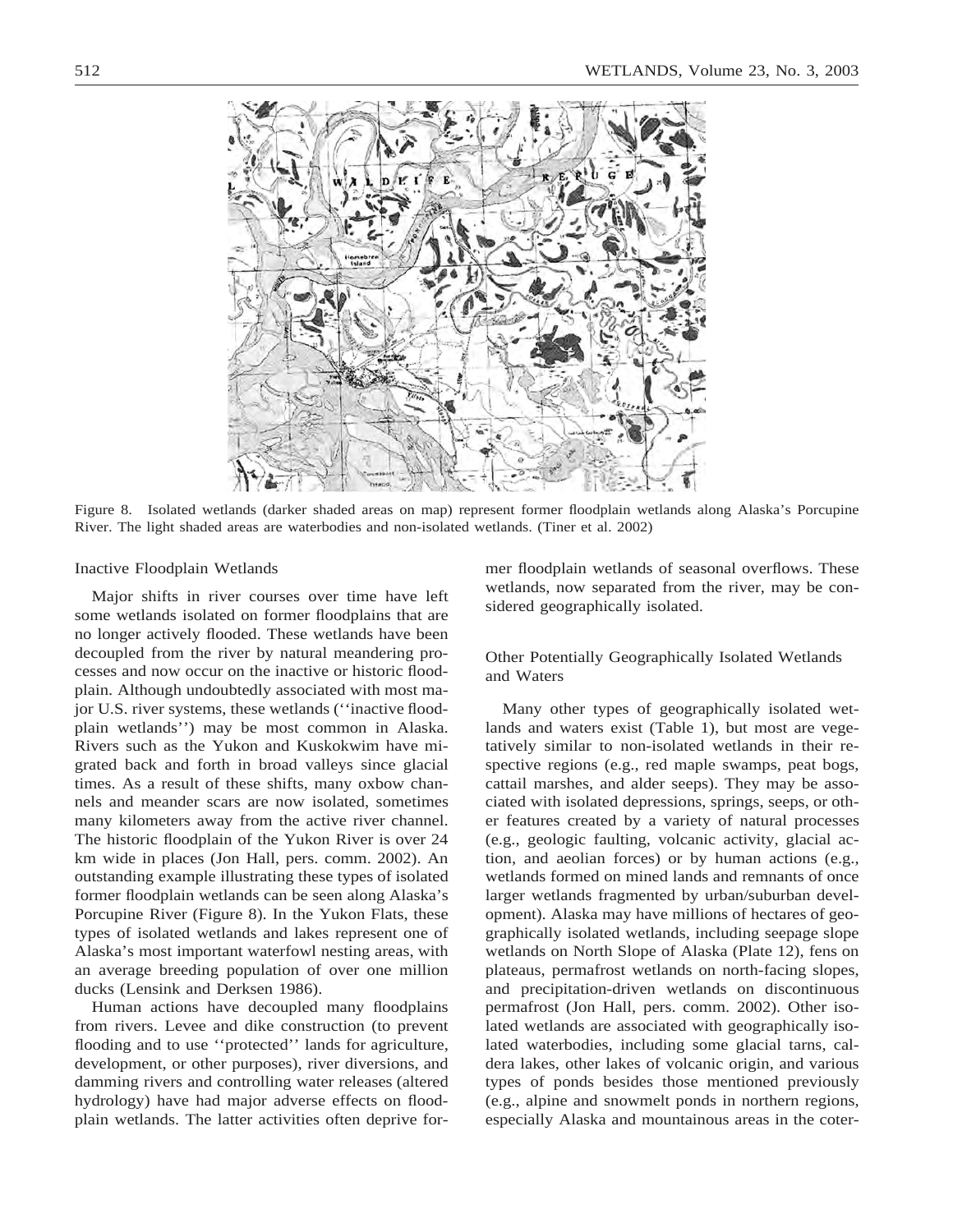minous U.S., gum ponds and grady ponds in the Southeast, and constructed ponds created by excavation in uplands).

#### SUMMARY AND CONCLUSIONS

Numerous types of wetlands are geographically isolated, and such wetlands are common features in many parts of the United States. Some wetlands (e.g., prairie potholes, playas, and Nebraska's Rainwater Basin wetlands) are typically isolated and are the predominant wetland type in a given region. Others are isolated forms of mostly non-isolated wetlands. While most geographically isolated wetlands probably form in closed basins (at least in the coterminous U.S.), many also develop on flats (e.g., terminal salt flats) and slopes (e.g., ground-water-discharge sites).

Many of the functions and benefits ascribed to nonisolated wetlands are present in isolated wetlands (e.g., surface-water storage/flood-water protection, nutrient transformation and cycling/water-quality maintenance, aquatic productivity, shoreline stabilization, and wildlife habitat) (Tiner et al. 2002). Most importantly from an ecological perspective, their geographic isolation and local and regional distribution have placed isolated wetlands in unique and strategic positions to support the nation's wildlife. This isolation has promoted endemism in plants and animals in some places (perhaps best illustrated by West Coast vernal pools and desert spring wetlands). North America's principal waterfowl breeding ground, the Prairie Pothole Region, is characterized by geographically isolated wetlands (i.e., prairie potholes). In arid and semi-arid regions, isolated wetlands (e.g., Rainwater Basin wetlands, Sandhills wetlands, playas, salt lake wetlands, and Channeled Scablands wetlands) are oases for resident and migratory wildlife (providing needed food and water) and vital stepping stones for wetland-dependent birds migrating across these dry landscapes. Many depressional isolated wetlands (e.g., woodland vernal pools, playas, Carolina bays, and sinkhole wetlands) are major breeding areas for various salamanders and frogs, while others provide needed overwintering habitat for waterfowl and other water birds (e.g., playas). Some geographically isolated wetlands include globally rare habitats (i.e., Great Lakes alvar wetlands) or globally rare species (e.g., coastal plain ponds).

Like other wetlands, geographically isolated wetlands continue to be threatened by many human activities. Habitat destruction (e.g., filling, land-leveling, drainage for agriculture, mining, and excavation), altered hydrology (e.g., ground-water withdrawals and drainage), and water pollution (e.g., runoff from developed areas and farmland and direct discharge of contaminated water) have already destroyed or de-

graded many isolated wetlands and put many of the remaining ones at risk. Ground-water withdrawal may pose the most insidious threat. Livestock grazing and invasive species (purposefully or accidentally introduced) negatively affect vegetation and biota in some areas.

Geographically isolated wetlands are among America's most valuable and threatened natural resources. All levels of government, environmental organizations, and concerned individuals should seek to increase public awareness of geographically isolated wetlands through education and various media. More research should be conducted to improve our understanding of the interrelationships between these wetlands and other aquatic and terrestrial habitats. Meanwhile, government agencies should consider strengthening regulatory measures and providing incentives for landowners to preserve the integrity of these wetlands voluntarily. Such efforts should include conservation of adjacent habitats, since wetland wildlife is often dependent on both wetland and upland habitats.

#### ACKNOWLEDGMENTS

The following individuals provided information for use in this paper: Dennis Albert, Joe Dowhan, Chuck Elliott, Jon Hall, David Haukos, Amy LaVoie, Jo Ann Mills, Flip Nevers, Dennis Peters, Curtis Richardson, Raymond Semlitsch, Charlie Storrs, John Swords, Michael Whited, Doug Wilcox, and Paul Zedler. Bobbi Jo McClain prepared Figure 3. Michael Whited, Tracie Nadeau, Scott Leibowitz, and Rebecca Sharitz reviewed the draft manuscript. I also acknowledge several other individuals who reviewed the U.S. Fish and Wildlife Service report that served as the foundation for this paper, especially Benjamin Tuggle, Bill Wilen, John Cooper, Bill Knapp, and Gilberto Cintron-Molero.

#### LITERATURE CITED

- Akins, G. J. 1973. Coastal Wetlands of Oregon. A natural resource inventory report to the Oregon Coastal Commission & Development Commission. Florence, OR, USA.
- Albert, D. A. 2000. Borne of the Wind. An introduction to the ecology of Michigan's sand dunes. Michigan Natural Features Inventory, Lansing, MI, USA.
- Anderson, A. M. and D. A. Haukos. 1997. Geographical distribution of amphibians on the Panhandle, Southern High Plains, and Rolling Plains of Texas. Texas Tech University, Department of Range, Wildlife, and Fisheries Management, Lubbock, TX, USA.
- Anderson, A. M., D. A. Haukos, and J. T. Anderson. 1999. Habitat use by anurans emerging and breeding in playa wetlands. Wildlife Society Bulletin 27:759–769.
- Bailey, M. A. 1999. Small isolated wetlands: vital to diversity. Alabama Wildlife Federation, Montgomery, AL. Alabama Wildlife Magazine Archives (Fall 1999). (www.alawild.org/wetland.htm)
- Bailey, R. G. 1995. Description of the ecoregions of the United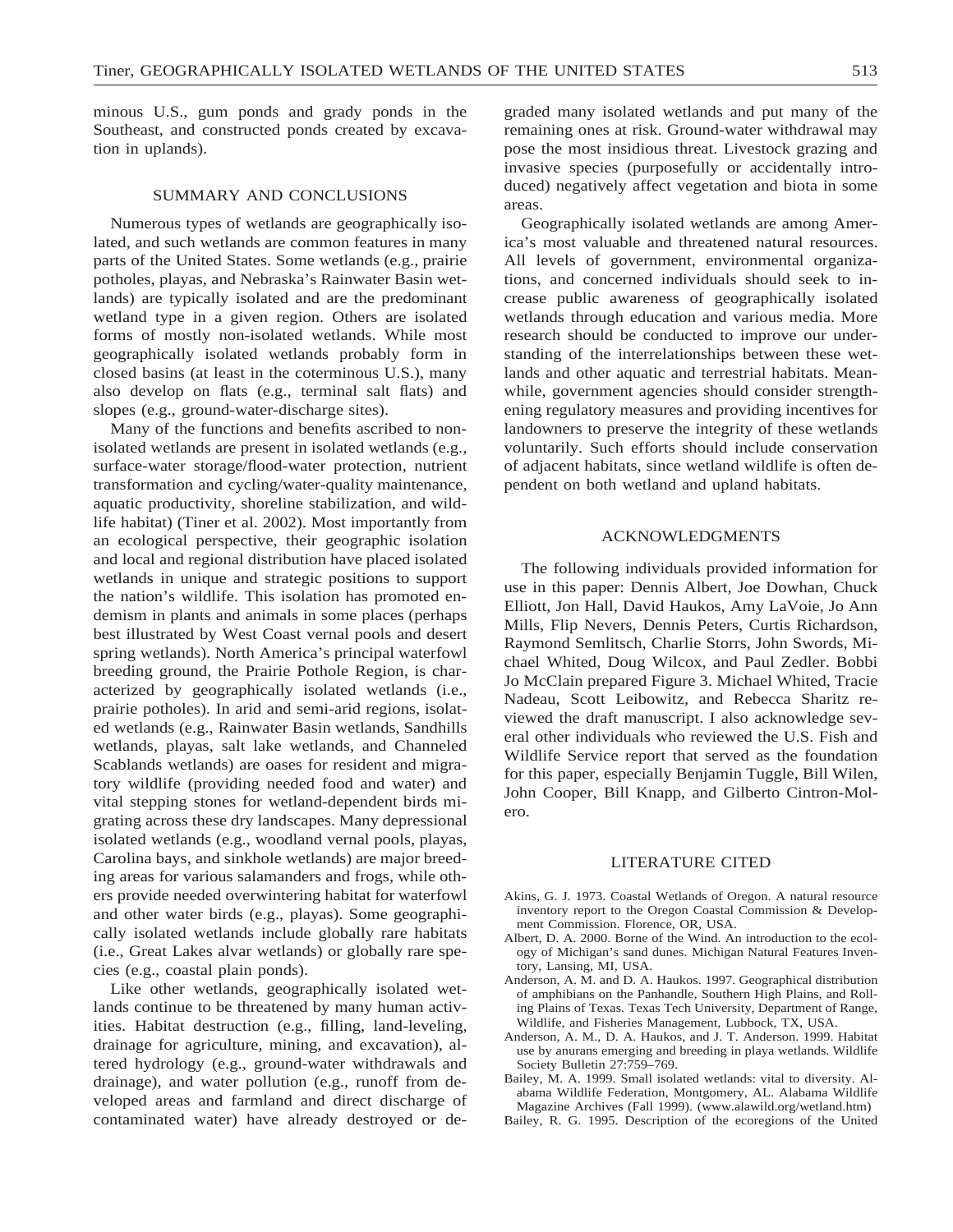States. U.S. Department of Agriculture, Forest Service, Washington, DC, USA. Miscellaneous Publication No. 1391.

- Bakker, E. S. 1984. An Island Called California—an Ecological Introduction to its Natural Communities. University of California Press, Berkeley, CA, USA.
- Bartgis, R. L. 1992. The endangered sedge *Scirpus ancistrochaetus* and the flora of sinkhole ponds in Maryland and West Virginia. Castanea 57:46–51.
- Baskin, Y. 1994. California's ephemeral vernal pools may be a good model for speciation. BioScience 44:384–388.
- Bennett, S. H. and J. B. Nelson. 1991. Distribution and status of Carolina bays in South Carolina. South Carolina Wildlife and Marine Resources Department, Columbia, SC, USA. Nongame and Heritage Trust Publication No. 1.
- Berkas, W. R. 1996. North Dakota wetland resources. p. 303–307. *In* J. D. Fretwell, J. S. Williams, and P. J. Redman (compilers) National Water Summary on Wetland Resources. U.S. Geological Survey, Reston, VA, USA. Water-Supply Paper 2425.
- Bertoldi, G. L. and W. C. Swain. 1996. California wetland resources. p. 127–134. *In* J. D. Fretwell, J. S. Williams, and P. J. Redman (compilers) National Water Summary on Wetland Resources. U.S. Geological Survey, Reston, VA, USA. Water-Supply Paper 2425.
- Bleed, A. and C. Flowerday (eds). 1990. An Atlas of the Sand Hills. University of Nebraska, Conservation and Survey Division, Lincoln, NE, USA. Resource Atlas No. 5a.
- Bolen, E. G., L. M. Smith, and H. L. Schramm, Jr. 1989. Playa lakes: prairie wetlands of the Southern High Plains. BioScience 39:615–623.
- Buhlmann, K. A., J. C. Mitchell, and L. R. Smith. 1999. Descriptive ecology of the Shenandoah Valley sinkhole pond system in Virginia. Banisteria 13:23–51.
- Crowe, E. A., A. J. Busacca, J. P. Reganold, and B. A. Zamora. 1994. Vegetation zones and soil characteristics in vernal pools in the Channeled Scabland of eastern Washington. Great Basin Naturalist 54:234–247.
- Damman, A. W. H. and T. W. French. 1987. The ecology of peat bogs of the glaciated northeastern United States: a community profile. U.S. Fish and Wildlife Service, Washington, DC, USA. Biological Report 85(7.16).
- Daniel, C. C. III. 1981. Hydrology, geology, and soils of pocosins: a comparison of natural and altered systems. p. 66–108. *In* C. J. Richardson (ed.) Pocosin Wetlands. Hutchinson Ross Publishing Co., Stroudsburg, PA, USA.
- Doss, P. K. 1993. The nature of a dynamic water table in a system of non-tidal, freshwater coastal wetlands. Journal of Hydrology 141:107–126.
- Elliott, C. R. 1991. Mapping Nebraska wetlands. NEBRASKAland 69(5):37–41.
- Erickson, N. E. and D. M. Leslie, Jr. 1987. Soil-vegetation correlations in the Sandhills and Rainwater Basin wetlands of Nebraska. U.S. Fish and Wildlife Service, Washington, DC, USA. Biological Report 87 (11).
- Ewel, K. C. 1990. Swamps. Chapter 9. p. 281–323. *In* R. L. Myers and J. J. Ewel (eds.) Ecosystems of Florida. University of Central Florida Press, Orlando, FL, USA.
- Ewel, K. C. 1998. Pondcypress swamps. Chapter 16. p. 405–420. *In* M. G. Messina and W. H. Conner (eds.) Southern Forested Wetlands. Ecology and Management. Lewis Publishers, Boca Raton, FL, USA.
- Farrar, J. 1982. The Rainwater Basin. Nebraska's vanishing wetlands. Nebraska Game and Parks Commission, Lincoln, NE, USA.
- Frankforter, J. D. 1996. Nebraska wetland resources. p. 261–266. *In* J. D. Fretwell, J. S. Williams, and P. J. Redman (compilers) National Water Summary on Wetland Resources. U.S. Geological Survey, Reston, VA, USA. Water-Supply Paper 2425.
- Fretwell, J. D., J. S. Williams, and P. J. Redman (compilers). 1996. National Water Summary on Wetland Resources. U.S. Geological Survey, Reston, VA, USA. Water-Supply Paper 2425.
- Gersib, R. A. 1991. Nebraska wetlands priority plan for inclusion in the 1991–1995 Nebraska State Comprehensive Outdoor Recreation Plan. Nebraska Game and Parks Commission, Lincoln, NE, USA.
- Gersib, R. A., R. R. Raines, W. S. Rosier, and M. C. Gilbert. 1989.

A functional assessment of selected wetlands within the Rainwater Basin of Nebraska. Nebraska Game and Parks Commission, Lincoln, NE, USA, in cooperation with the U.S. Army Engineer Waterways Experiment Station, Vicksburg, MS, USA.

- Gersib, R. A., R. R. Raines, W. S. Rosier, and M. C. Gilbert. 1990. A functional assessment of selected wetlands within the Rainwater Basin of Nebraska. Nebraska Game and Parks Commission, Lincoln, NE, USA.
- Gersib, R. A., K. E. Dinan, J. D. Kauffeld, M. D. Onnen, P. J. Gabig, J. E. Cornely, G. E. Jasmer, J. M. Hyland, and K. J. Strom. 1992. Looking to the future: an implementation plan for the Rainwater Basin Joint Venture. Nebraska Game and Parks Commission, Lincoln, NE, USA. (http://www.rwbjv.org/Imp\_Plan92\_)
- Gibbons, J. W. and R. D. Semlitsch. 1981. Terrestrial drift fences with pitfall traps: an effective technique for quantitative sampling of animal populations. Brimleyana 7:1–16.
- Gibbs, J. P. 1993. Importance of small wetlands for the persistence of local populations of wetland-associated animals. Wetlands 13:  $25 - 31$ .
- Gilbert, M. C. 1989. Ordination and mapping of wetland communities in Nebraska's Rainwater Basin Region. U.S. Army Corps of Engineers, Omaha, NE, USA. CEMRO Environmental Report 89–1.
- Ginsberg, M. 1985. Nebraska's sandhills lakes—a hydrogeologic overview. Water Resources Bulletin 21:573–578.
- Guthery, F. S. and F. C. Bryant. 1982. Status of playas in the Southern Great Plains. Wildlife Society Bulletin 10:309–317.
- Haag, K. H. and C. J. Taylor. 1996. Kentucky wetland resources. p. 201–206. *In* J. D. Fretwell, J. S. Williams, and P. J. Redman (compilers) National Water Summary on Wetland Resources. U.S. Geological Survey, Reston, VA, USA. Water-Supply Paper 2425.
- Hall, J. V., W. E. Frayer, and B. O. Wilen. 1994. Status of Alaska Wetlands. U.S. Fish and Wildlife Service, Anchorage, AK, USA.
- Haukos, D. A. and L. M. Smith. 1994. The importance of playa wetlands to biodiversity of the Southern High Plains. Landscape and Urban Planning 28:83–98.
- Haukos, D. A. and L. M. Smith. 1997. Common Flora of the Playa Lakes. Texas Tech University Press, Lubbock, TX, USA.
- Hayes, M. A. 1996. Maryland wetland resources. p. 219–224. *In* J. D. Fretwell, J. S. Williams, and P. J. Redman (compilers) National Water Summary on Wetland Resources. U.S. Geological Survey, Reston, VA, USA. Water-Supply Paper 2425.
- Hiebert, R. D., D. A. Wilcox, and N. B. Pavlovic. 1986. Vegetation patterns in and among pannes (calcareous intradunal ponds) at the Indiana Dunes National Lakeshore, Indiana. American Midland Naturalist 116:276–281.
- Hubbard, D. E. 1988. Glaciated prairie wetland functions and values: a synthesis of the literature. U.S. Fish and Wildlife Service, Washington, DC, USA. Biological Report 88 (43).
- Ikeda, D. H. and R. A. Schlising (eds.). 1990. Vernal Pool Plants— Their Habitat and Biology. California State University, Chico, CA, USA. Studies from the Herbarium No. 8.
- Indiana Department of Environmental Management. 2000. Proposed wetland water quality standards (September 6, 2000). Indiana Department of Environmental Management, Indianapolis, IN, USA.
- Iverson, C., P. A. Vohls, and T. C. Tacha. 1985. Distribution and abundance of sandhill cranes wintering in western Texas. Journal of Wildlife Management 49:250–255.
- Jain, S. K. (ed.). 1976. Vernal Pools: Their Ecology and Conservation—a Symposium. University of California, Davis, CA, USA. Institute of Ecology Publication No. 9.
- Jehl, J. R., Jr. 1994. Changes in saline and alkaline lake avifauna in western North America in the past 150 years. *In* J. R. Jehl, Jr. and N. K. Johnson (eds.) A Century of Avifaunal Change in Western North America. Studies in Avian Biology 15:258–272.
- Johnson, C. W. 1985. Bogs of the Northeast. University Press of New England, Hanover, NH, USA.
- Johnson, R. R. and K. F. Higgins. 1997. Wetland Resources of Eastern South Dakota. South Dakota State University, Brookings, SD, USA.
- Kantrud, H. A., G. L. Krapu, and G. A. Swanson. 1989. Prairie basin wetlands of the Dakotas: a community profile. U.S. Fish and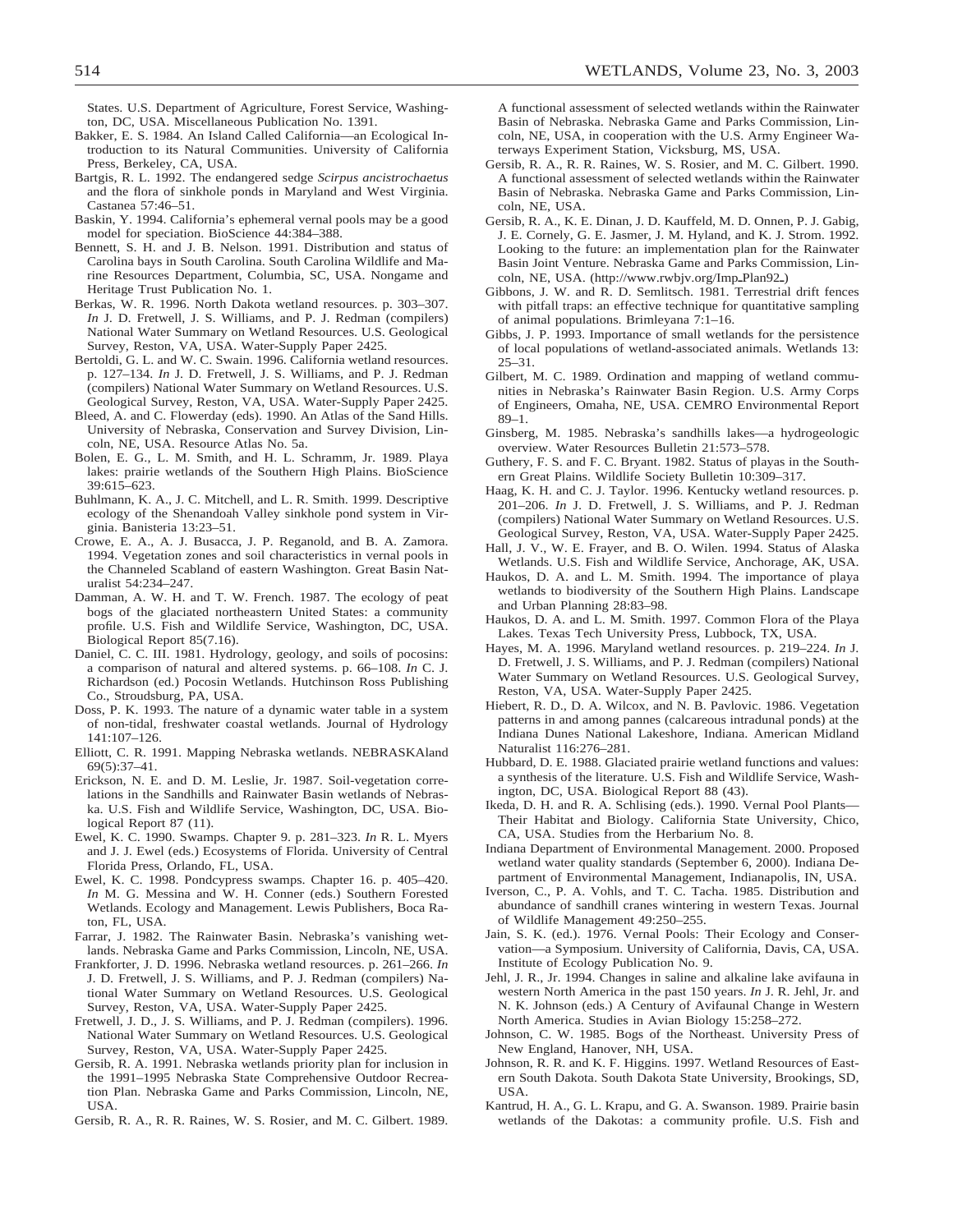Wildlife Service, Washington, DC, USA. Biological Report 85 (7.28).

- Keeler-Wolf, T., D. R. Elam, K. Lewis, and S. A. Flint. 1998. California vernal pool assessment. Preliminary Report. State of California, The Resources Agency, Department of Fish and Game, Sacramento, CA, USA.
- Kendy, E. 1996. Montana wetland resources. p. 255–260. *In* J. D. Fretwell, J. S. Williams, and P. J. Redman (compilers) National Water Summary on Wetland Resources. U.S. Geological Survey, Reston, VA, USA. Water-Supply Paper 2425.
- Kenney, L. P. and M. R. Burne. 2000. A Field Guide to the Animals of Vernal Pools. Massachusetts Division of Fisheries and Wildlife, Natural Heritage & Endangered Species Program, Westborough, MA, USA and the Vernal Pool Association, Reading Memorial High School, Reading, MA, USA.
- Kolm, K. E. 1982. Predicting the surface wind characteristics of southern Wyoming from remote sensing and eolian geomorphology. p. 25–53. *In* R.W. Marrs and K. E. Kolm (eds.) Interpretation of Windflow Characteristics from Eolian Landforms. Geographic Society of America. Special Paper 192.
- Kologiski, R. L. 1977. The Phytosociology of the Green Swamp, North Carolina. North Carolina Agricultural Experiment Station, Raleigh, NC, USA. Technical Bulletin 250.
- LaBaugh, J. W. 1986. Limnological characteristics of selected lakes in the Nebraska sandhills, U.S.A., and their relation to chemical characteristics of adjacent groundwater. Journal of Hydrology 86: 279–298.
- LaGrange, T. 2001. The U.S. Supreme Court ruling on isolated wetlands and the implications for Nebraska wetlands. Nebraska Game and Parks Commission, Lincoln, NE, USA. Briefing paper. (http:// www.ngpc.state.ne.us/wildnebraska/network/Supreme%20court% 20wetlands.htm)
- Lane, R. C. and W. A. Taylor. 1996. Washington wetland resources. p. 393–397. *In* J. D. Fretwell, J. S. Williams, and P. J. Redman (compilers) National Water Summary on Wetland Resources. U.S. Geological Survey, Reston, VA, USA. Water-Supply Paper 2425.
- Leibowitz, S. G. and K. C. Vining. 2003. Temporal connectivity in a prairie pothole complex. Wetlands 23(1):13–25.
- Lensink, C. J. and D. V. Derksen. 1986. Evaluation of Alaska wetlands for waterfowl. p. 45–84. *In* Alaska Regional Wetland Functions—Proceedings of a Workshop. University of Massachusetts, The Environmental Institute, Amherst, MA, USA.
- Lentz, K. A. and W. A. Dunson. 1999. Distinguishing characteristics of temporary pond habitat of endangered northeastern bulrush, Scirpus ancistrochaetus. Wetlands 19:162–167.
- Lissey, A. 1971. Depression-focused transient groundwater flow patterns in Manitoba. Geological Association of Canada. Special Paper 9.
- Loftus, W. F., M. C. Bruno, K. J. Cunningham, S. Perry, and J. C. Trexler. 2001. The ecological role of the karst wetlands of southern Florida in relation to system restoration. *In* E. L. Kuniansky (ed.). U.S. Geological Survey Karst Interst Group Proceedings. U.S. Geological Survey Water-Resources Investigations Report 01–4011. (http://water.usgs.gov/ogw/karst/ kigconference/wfl\_ecologicalwetlands.htm)
- Ludden, A. P., D. L. Frink, and D. H. Johnson. 1983. Water storage capacity of natural wetland depressions in the Devils Lake basin of North Dakota. Journal of Soil and Water Conservation 38:45– 48.
- Minckley, W. L. 1991. Native fishes of arid lands: a dwindling resource of the desert Southwest. U.S.D.A. Forest Service, Rocky Mountain Forest and Range Experiment Station, Ft. Collins, CO, USA. General Technical Report RM-206.
- Minshall, G. W., S. E. Jensen, and W. S. Platts. 1989. The ecology of stream and riparian habitats of the Great Basin Region: a community profile. U.S. Fish and Wildlife Service, Washington, DC, USA. Biological Report 85 (7.24).
- Mitchell, J. C. and K. A. Buhlmann. 1999. Amphibians and reptiles of the Shenandoah Valley sinkhole pond system in Virginia. Banisteria 13:129–142.
- Mitsch, W. J. and K. C. Ewel. 1979. Comparative biomass and growth of cypress in Florida wetlands. American Midland Naturalist 101:417–426.
- Mitsch, W. J. and J. G. Gosselink. 2000. Wetlands. Third Edition. John Wiley & Sons, Inc., New York, NY, USA.
- Morris, K. 1988. Jepson prairie reserve. Division of Environmental Studies, Institute of Ecology, University of California, Davis, CA, USA.
- National Park Service. 2003. Mojave National Preserve: North American Deserts. (http://www.nps.gov/moja/mojadena.htm)
- Nelson, R. W., W. J. Logan, and E. C. Weller. 1983. Playa wetlands and wildlife on the Southern Great Plains: a characterization of habitat. U.S. Fish and Wildlife Service, Washington, DC, USA. FWS/OBS-83/28.
- Novacek, J. M. 1989. The water and wetland resources of the Nebraska Sandhills. p. 340–384. *In* A. G. van der Valk (ed.) Northern Prairie Wetlands. Iowa State University Press, Ames, IA, USA.
- Ogle, K. M. 1996. Wyoming wetland resources. p. 417–422. *In* J. D. Fretwell, J. S. Williams, and P. J. Redman (compilers) National Water Summary on Wetland Resources. U.S. Geological Survey, Reston, VA, USA. Water-Supply Paper 2425.
- Phillips, P. J. and R. J. Shedlock. 1993. Hydrology and chemistry of ground water and seasonal ponds in the Atlantic coastal plain in Delaware, U.S.A. Journal of Hydrology 141:157–178.
- Reid, R. 1996. Habitat for the hardy. The Federation of Ontario Naturalists. Seasons 36:14–22.
- Reschke, C. 1990. Ecological Communities of New York State. New York Department of Environmental Conservation, New York Natural Heritage Program, Latham, NY, USA.
- Reschke, C., R. Reid, J. Jones, T. Feeney, and H. Potter. 1999. Conserving Great Lakes alvars. Final Technical Report of the International Alvar Conservation Initiative. The Nature Conservancy, Chicago, IL, USA.
- Richardson, C. J., R. Evans, and D. Carr. 1981. Pocosins: an ecosystem in transition. p. 3–19. *In* C. J. Richardson (ed.) Pocosin Wetlands. Hutchinson Ross Publishing Co., Stroudsburg, PA, USA.
- Sada, D. W. 1990. Recovery plan for the endangered and threatened species of Ash Meadows, Nevada. U.S. Fish and Wildlife Service, Region 1, Portland, OR, USA.
- Sando, S. K. 1996. South Dakota wetland resources. p. 351–356. *In* J. D. Fretwell, J. S. Williams, and P. J. Redman (compilers) National Water Summary on Wetland Resources. U.S. Geological Survey, Reston, VA, USA. Water-Supply Paper 2425.
- Scientific Assessment and Strategy Team. 1994. Science for floodplain management into the  $21<sup>st</sup>$  century. A blueprint for change. Part V. Report of the Interagency Floodplain Management Review Committee to the Adminstration Floodplain Management Task Force, Washington, DC, USA.
- Semlitsch, R. D. 2000. Principles for management of aquatic-breeding amphibians. Journal of Wildlife Management 64:615–631.
- Semlitsch, R. D. and J. R. Bodie. 1998. Are small, isolated wetlands expendable? Conservation Biology 12:1129–1133.
- Sharitz, R. R. and J. W. Gibbons. 1982. The ecology of southeastern shrub bogs (pocosins) and Carolina bays: a community profile. U.S. Fish and Wildlife Service, Washington, DC, USA. FWS/ OBS-82/04.
- Sharitz, R. R. and C. A. Gresham. 1998. Pocosins and Carolina bays. p. 343–377. *In* M. G. Messina and W. H. Conner (eds.) Southern Forested Wetlands. Ecology and Management. Lewis Publishers, Boca Raton, FL, USA.
- Sipple, W. A. 1999. Days Afield. Published by the author, Millersville, MD, USA.
- Sipple, W. S. and W. A. Klockner. 1984. Uncommon wetlands in the Coastal Plain of Maryland. p. 111–137. *In* A. W. Norden, D. C. Forester, and G. H. Fenwick (eds.) Threatened and Endangered Plants and Animals of Maryland. Maryland Department of Natural Resources, Annapolis, MD, USA. Maryland Natural Heritage Program Special Publication 84-I.
- Smith, A. G., J. H. Stoudt, and J. B. Gollop. 1964. Prairie potholes and marshes. p. 39–50. *In* J. P. Linduska (ed.) Waterfowl Tomorrow. U.S. Fish and Wildlife Service, Washington, DC, USA.
- Smith, T. 2000. Missouri Plant of Conservation Concern. Missouri Department of Conservation, Jefferson City, MO, USA.
- Soltz, D. L. and R. J. Naiman. 1978. The Natural History of Native